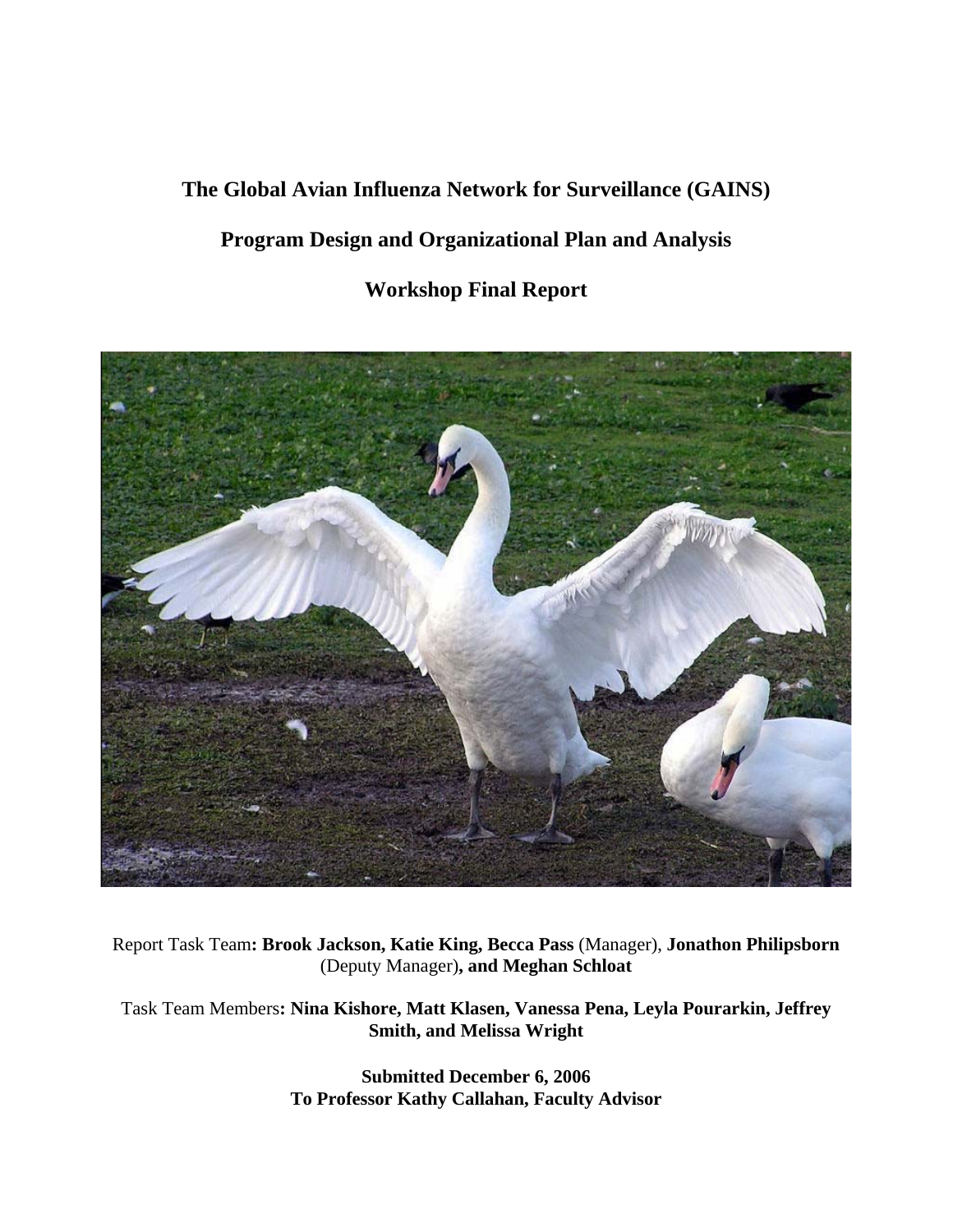# **Acknowledgments**

The Avian Influenza Surveillance Network task team would like to extend our thanks to Professor Kathy Callahan for her guidance, patience and genuine enthusiasm throughout this fall semester. Our ability to analyze policy and integrate our understanding of the science and legislation into a pragmatic program design was facilitated by her dedication and expertise. We would also like to extend another, continued thank you to Dr. Bob Cook for instilling the critical understanding of the integral and complex scientific issues surrounding the avian influenza problem. Thanks also to Professors Steven Cohen, Andrea Schmitz and Gary Weiskopf for their assistance, and to our colleagues for their support throughout the past two semesters.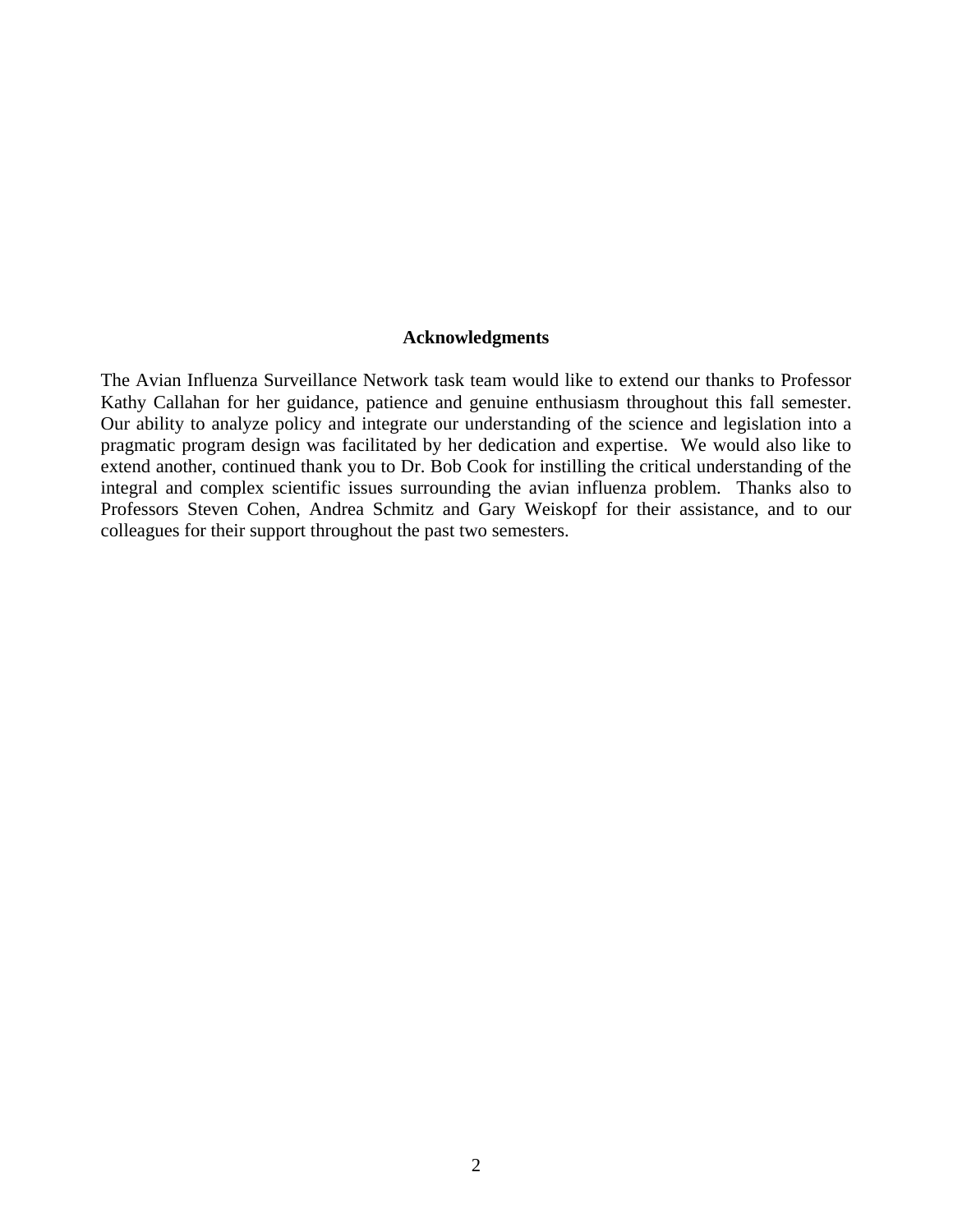# **Table of Contents**

| <b>Virology of Avian Influenza</b><br><b>Avian Influenza - Mechanisms of Spread</b> |  |
|-------------------------------------------------------------------------------------|--|
| <b>Main Components of the Bill</b><br><b>Legislative Timeline</b>                   |  |
|                                                                                     |  |
|                                                                                     |  |
|                                                                                     |  |
|                                                                                     |  |
|                                                                                     |  |
|                                                                                     |  |
|                                                                                     |  |
|                                                                                     |  |
|                                                                                     |  |
|                                                                                     |  |
|                                                                                     |  |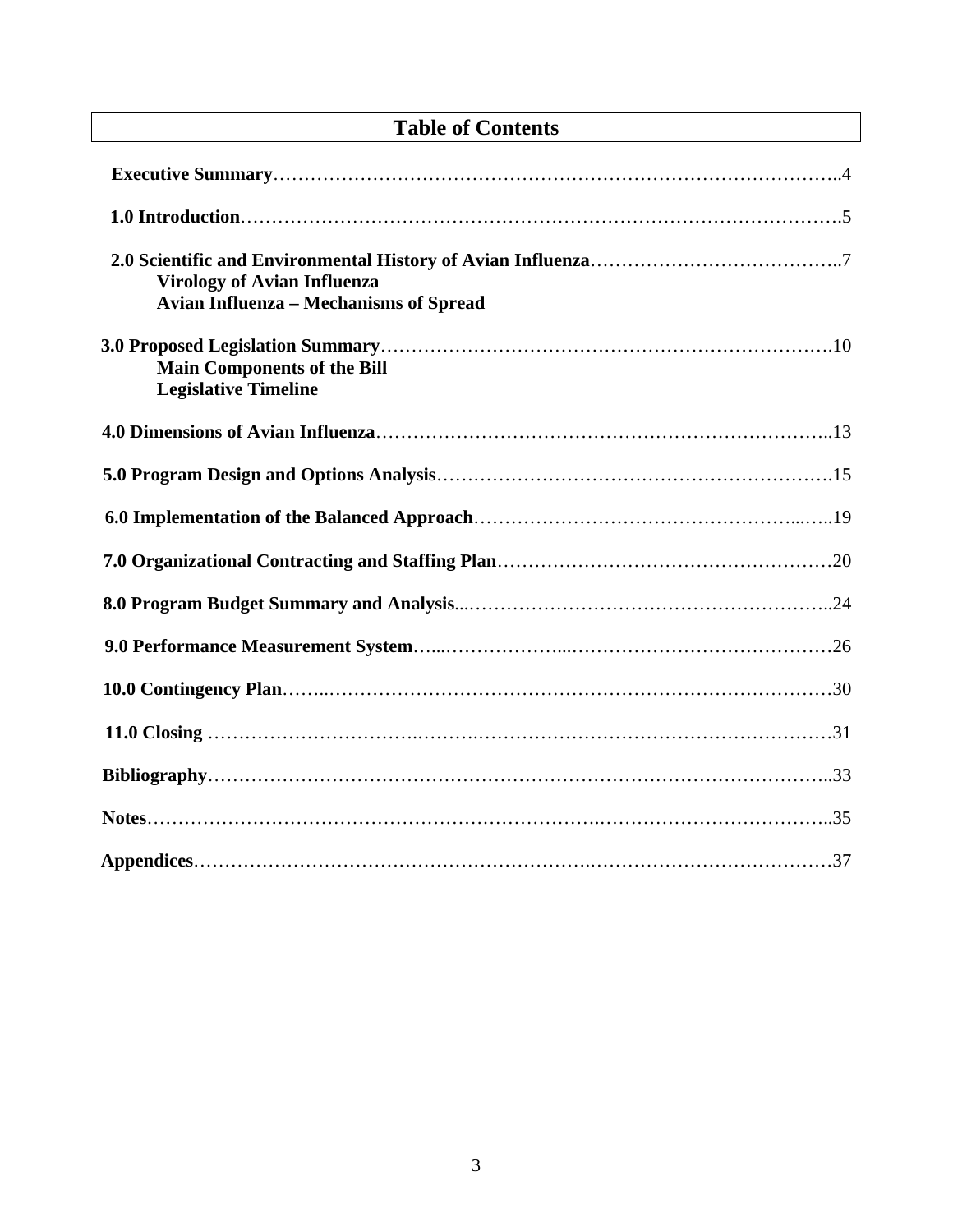#### **EXECUTIVE SUMMARY**

In 1918, the Spanish Influenza pandemic killed an estimated 40-50 million people worldwide. $<sup>1</sup>$  $<sup>1</sup>$  $<sup>1</sup>$ </sup> The influenza killed approximately three to five percent of the world's total population and infected [2](#page-35-1)0 percent.<sup>2</sup> This pandemic has since been identified as a strain of avian influenza (AI), or an influenza virus that originates in birds and mutates into a form capable of human-to-human transmission. Other pandemics derived from avian influenza occurred in 1957 and 1968, which took six to eight months for the virus to spread around the globe.<sup>[3](#page-35-1)</sup> Today's highly pathogenic strain of avian influenza, known as H5N1, re-emerged in 2003 and has rapidly spread from Southeast Asia to the Middle East, Africa, and Eastern, Western and Northern Europe, killing more than 100 million birds.<sup>[4](#page-35-1)</sup> The World Health Organization (WHO) has confirmed more than 200 human infections from avian influenza, and its studies indicate that the H5N1 strain could spread within our interconnected world within only three months.<sup>[5](#page-35-1)</sup> Though avian influenza is customarily a disease of birds, it has been intensely monitored and researched over the past few years due to its potential to mutate into a human pandemic as well as potential to cause immense economic and social damage to the world poultry market.<sup>[6](#page-35-1)</sup>

Despite the severity of the threat, researchers are still uncertain as to how avian influenza is spreading and how it will ultimately affect economic, social, and environmental dimensions. Though efforts to protect human and domestic animal health are underway, efforts to research the role of and impact on wild birds, and predicts future outbreaks, is limited. A proposed legislative framework for this research, the Global Network for Avian Influenza Surveillance (GNAIS) Act, was introduced in the United States as an international effort to monitor the movement of wild birds and determine how it affects the mutation and spread of avian pathogens.<sup>[7](#page-35-1)</sup> Data compiled through sample collection will be available through the database and will be used to create predictive models to anticipate the spread of the virus into new geographic locations.<sup>[8](#page-35-1)</sup> The Global Avian Influenza Network for Surveillance (GAINS), implemented from the original GNAIS framework, has been granted \$5 million from the U.S. Agency for International Development (USAID) and \$1 million from the Center for Disease Control and Prevention (CDC) to be disbursed over a two-year period.<sup>[9](#page-35-1)</sup> GAINS is currently in its planning stages, and so our task group has designed an original program that complies with the legislative framework and GAINS goals while respecting its financial and temporal constraints.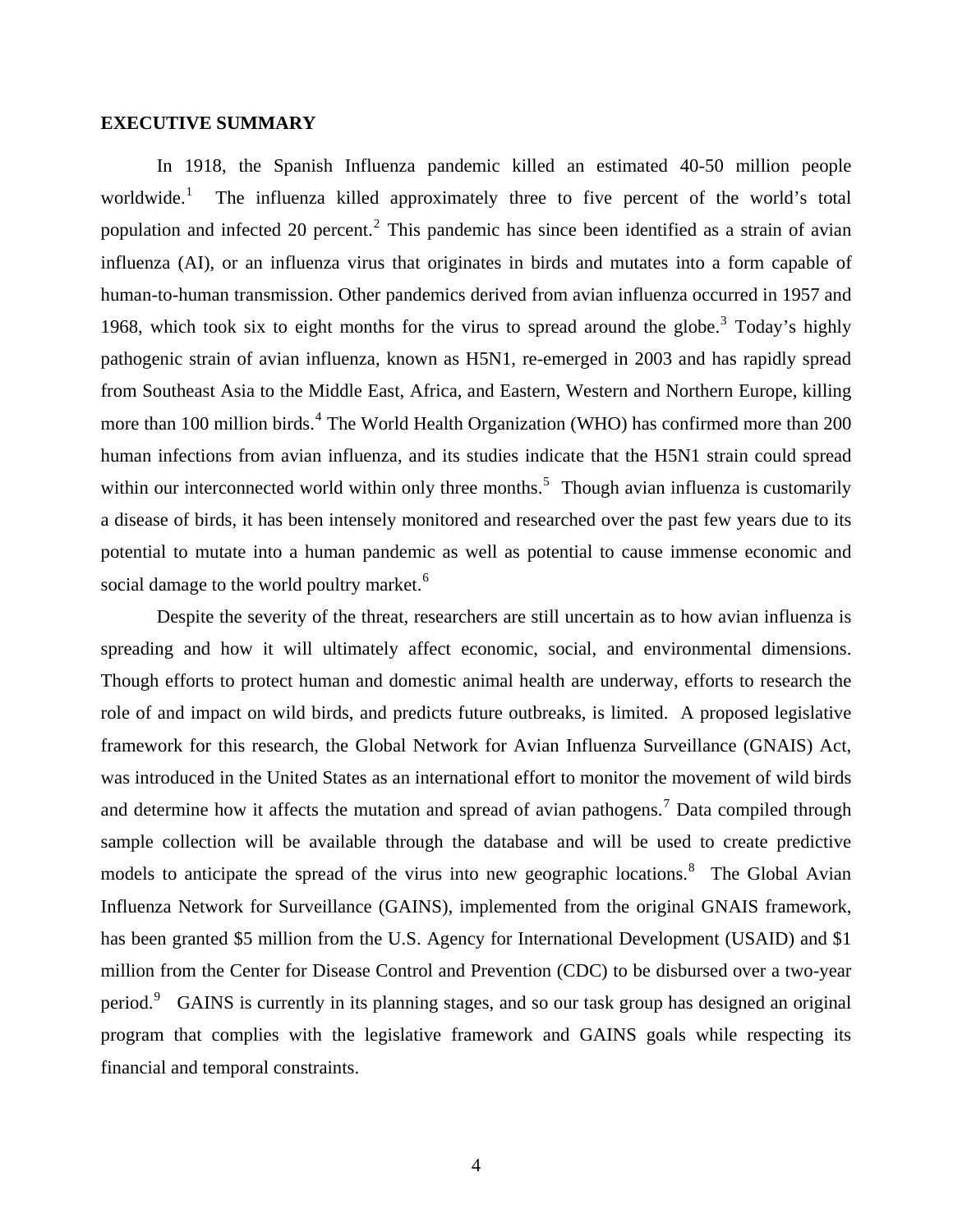We have been addressing the problem of avian influenza throughout the past two semesters in our workshop course in Columbia's MPA Program in Environmental Science and Policy. We have analyzed the problem in great detail, including the scientific and environmental context, legislative solution, and policy context in order to design a pragmatic and viable program design. Our program design for GAINS aims to steer the global community's approach to avian influenza as an innovative and proactive network to monitor migratory movements and viral changes among wild birds. On a larger scale, we hope our organization will lend itself to the effective compilation of information to build predictive disease models and enhance global pandemic preparedness.

# **1.0 Introduction**

Recently, a Highly Pathogenic Avian Influenza strain of avian influenza (HPAI), H5N1, has been associated with the deaths of chickens, wild birds, and mammalian species - including humans  $-$  in Asia, Africa, and Europe.<sup>[10](#page-35-1)</sup> Avian influenza viruses primarily affect birds, but certain strains of these bird viruses can become infectious to other species including pigs, cats, and humans.<sup>[11](#page-35-1)</sup> Already, the World Health Organization (WHO) has confirmed that there have been more than 200 cases of human infection and more than 100 deaths due to direct contact with domestic poultry carrying the H5N1 strain.<sup>[12](#page-35-1)</sup> Given the proper series of viral changes, avian influenza could adapt into a virus that is capable of spreading from human to human. If this change occurs, the result could be a large-scale human pandemic.

Scientists and health experts have been monitoring the spread of the H5N1 strain since it was identified in the Guangdong Province of China in 1996.<sup>[13](#page-35-1)</sup> The first human infections were identified in 1997 when 18 people in Hong Kong became sick and six died.<sup>[14](#page-35-1)</sup> Cases of H5N1 outbreaks appeared again over a larger geographic area in mid-2003. From late 2003 to 2004, more than 100 million birds in Southeast Asia either died from disease or were killed in order to control the outbreaks.<sup>[15](#page-35-1)</sup> Since early 2006, there have been cases of H5N1 in domestic poultry and wild birds in Africa and the Near East, see Figure 1. According to the WHO, the H5N1 virus has caused the largest outbreaks in domestic poultry on record since avian influenza viruses were first identified.<sup>[16](#page-35-1)</sup> Uncertainties surrounding this virus are vast, and understanding these uncertainties is crucial for planning for the possible detrimental impacts it may have.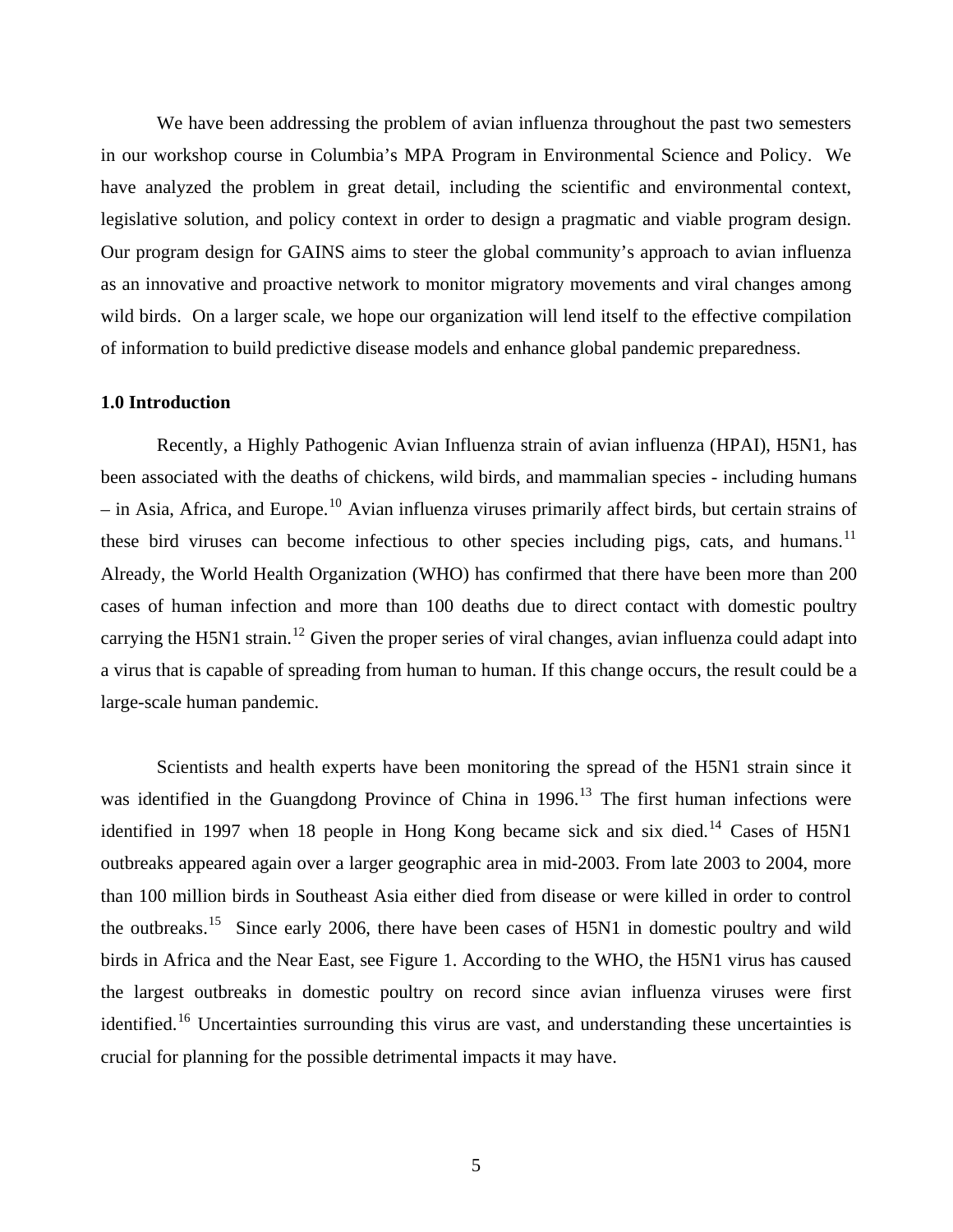HPAI in wild birds has become a concern throughout the international community. Avian influenza has a history of affecting human health in immense proportions as a pandemic. The virus is capable of adapting its ability to infect different organisms as well as the nature and severity of the infection. It is unknown exactly how this virus is spread, how it will mutate, and what effects it will ultimately have on the global, national, regional and local levels. More research is needed to determine and understand avian influenza, its mechanisms of transmission and geographic dispersal, and its potential impacts. The international community lacks a sufficient mechanism to gather data and monitor the spread and evolution of avian influenzas in a coordinated manner.



**Figure 1.** Nations with confirmed cases of H5N1 avian influenza, as of July 7, 2006. *Figure from HHS 2006 (www.pandemicflu.gov*)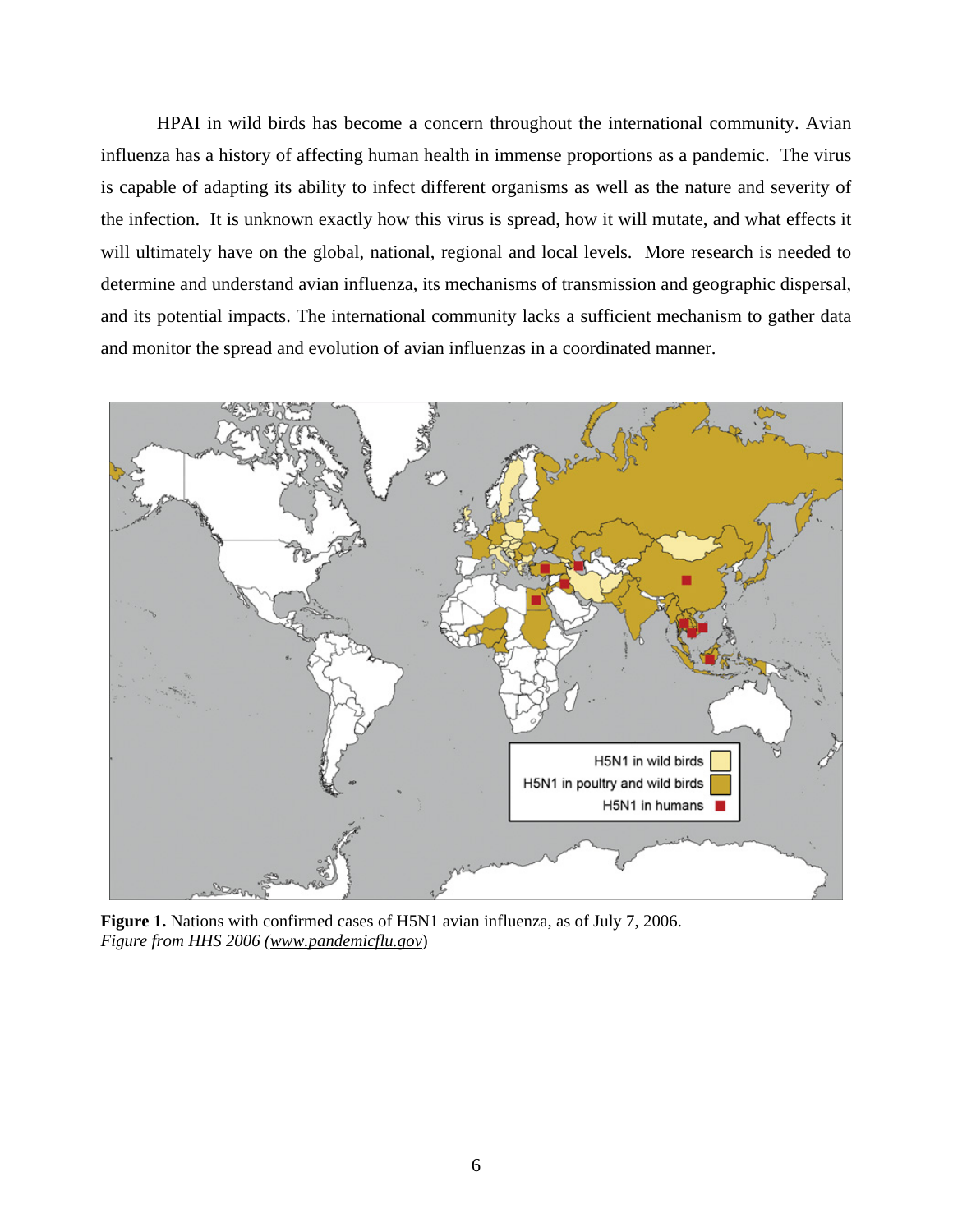#### **2.0 Scientific and Environmental History of Avian Influenza**

The key to understanding AI spread and transmission is to understand the characteristics of the virus itself.

#### **Virology of Avian Influenza**

Avian influenzas are flu-like viruses, or pieces of genetic material surrounded by a protective protein coat. A virus can only replicate by infecting a host cell and using the cell machinery of the hosts to copy itself.<sup>[17](#page-35-1)</sup> It binds to target cells and then releases copies of itself from host cells using proteins on its outer cell wall. These proteins are denoted by letters, which are used to classify different AI viruses, and scientists have found the H5 and H7 sub-types to be most likely to mutate and cause a deadly human pandemic.<sup>[18](#page-35-1)</sup> The potential mutability of H5N1 is one reason that it has become a major focus of policymakers and the public.

Avian influenza exists in both low- and high-pathogenic forms. *Pathogenicity* refers to both the virus's ability to harm its host, and its capacity to spread among species.<sup>[19](#page-35-1)</sup> HPAI is frequently fatal to domestic poultry and has caused death in wild birds due to its transmissibility between species .[20](#page-35-1) Avian influenza can spread within a group of birds known as its *reservoir*. A reservoir population carries and assists in transmission of the pathogen without being harmed by it. Migratory birds or waterfowl may act as reservoirs for H5N1, spreading the virus through trade or along their migratory routes. $^{21}$  $^{21}$  $^{21}$ 

#### **Avian Influenza – Mechanisms of Spread**

Two major mechanisms may be responsible for the geographic spread of avian influenza: wild bird migration, and trade. Wild bird migration has the potential to carry the virus along migratory pathways. Local, national and international trade of domestic and wild birds may also transmit avian viruses around the globe.

Migratory birds typically migrate twice a year, following warmer weather north during the Northern Hemisphere summer, and south during the Northern Hemisphere winter as shown in Figure 2.<sup>[22](#page-35-1)</sup> What is of particular interest in studying the spread of avian influenza through wild bird migration is that these flyways often overlap in polar continental areas. Despite the fact that most migrations occur longitudinally, the overlap between migratory routes in these regions may permit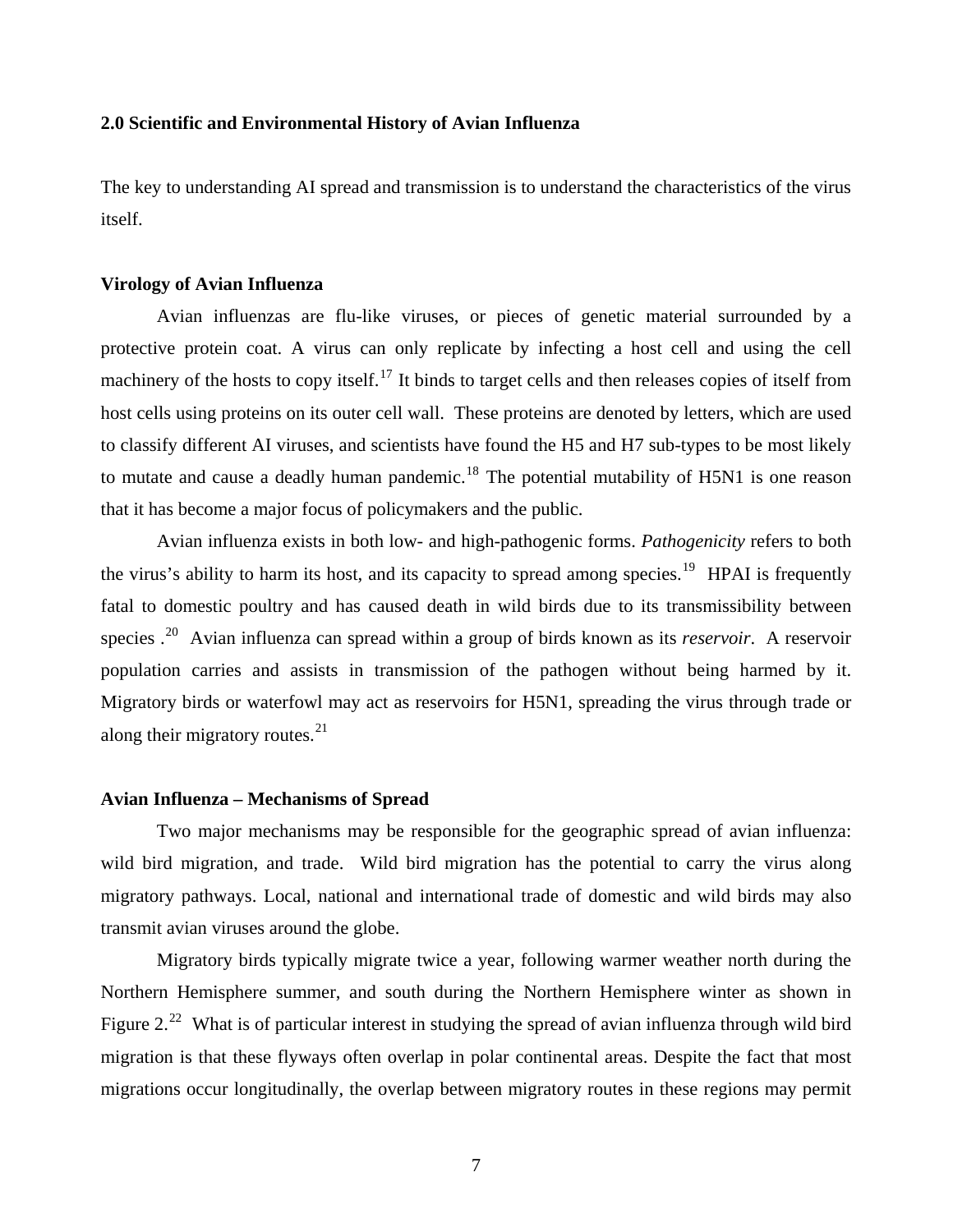viral transmission in a latitudinal direction as well. High concentrations of migratory bird species also occur at natural hotspots at intermediate locations along migratory routes. These are commonly referred to as Important Bird Areas, or IBAs.



**Figure 2**: Suspected Shorebird Flyway Map *Figure Source: Pandemic Flu (http://web.uct.ac.za/depts/stats/adu/wsg/images/flyways0.jpg)*

Birds migrate along bodies of water due to their resource needs. Stops along the migration pathways present opportunities for wild birds to come in contact with and mingle with domestic birds, particularly in developing countries where many households keep domestic birds for pets or for food and the birds often roam without restriction. If the wild birds carry LPAI, they may spread the disease to domestic fowl that share a pond or a source of water with them along their route. The interface of domestic and wild birds around bodies of water is significant because all known AI strains, both low-pathogenic and HPAI forms, have adapted the ability to exist and spread within water.<sup>[23](#page-35-1)</sup> The virus can be contracted from feces, nasal secretions, saliva, blood, and contaminated water bodies, making potential viral spread within a close community of birds high.<sup>[24](#page-35-1)</sup>

After contracting a low-pathogenic strain, an infected domestic bird will return to its traditionally confined quarters shared with many other birds. Such high poultry densities create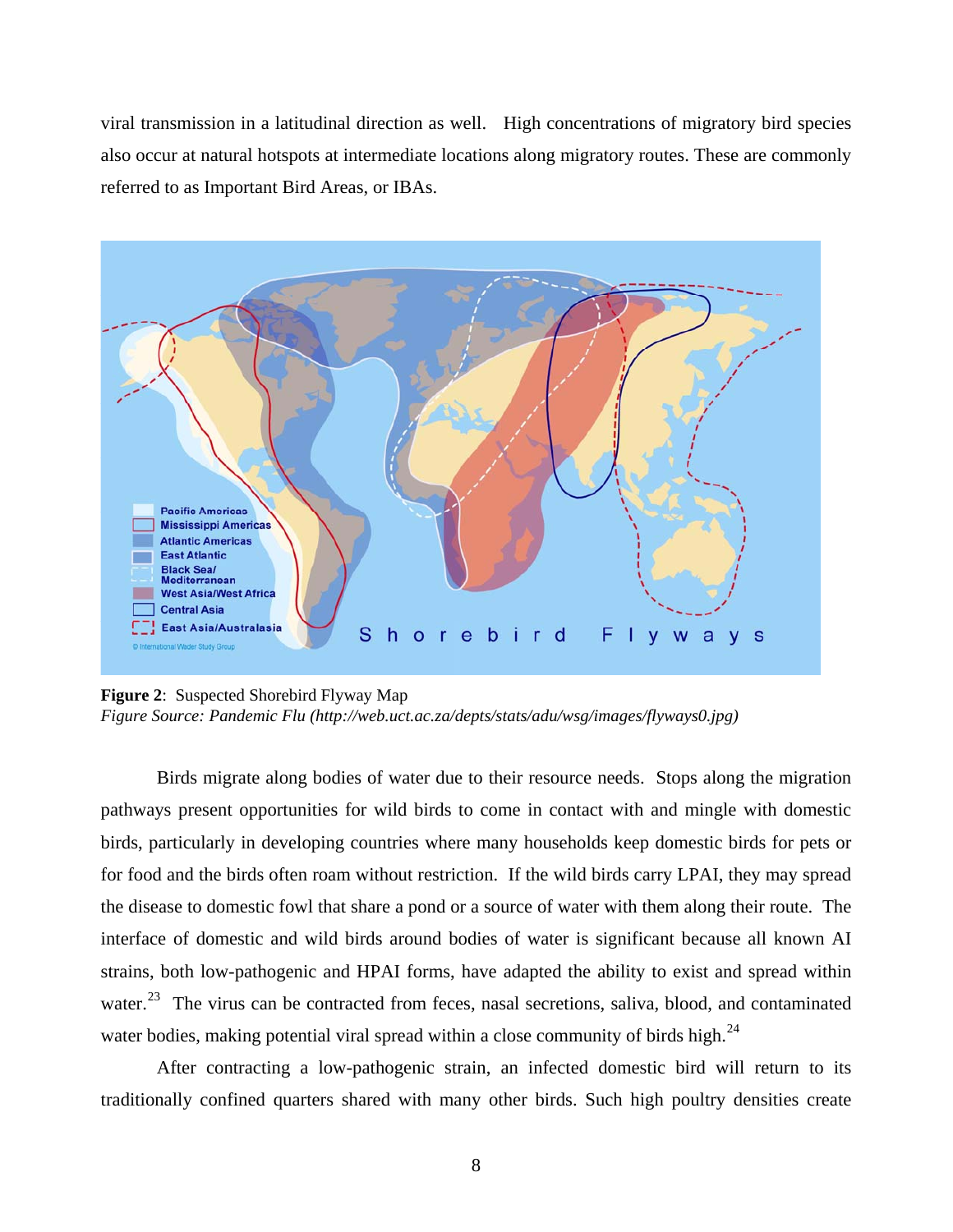environments conducive to stress and viral transfer between birds, increasing the probability of LPAI mutation in the domestic bird into an HPAI form.<sup>[25](#page-35-1)</sup> Once a bird contracts HPAI, the virus may infect nearby domestic birds, and potentially spread to wild bird populations. An HPAI strain has the ability to cause rapid infection and almost certain death within domestic and wild bird populations.[26](#page-35-1)

A concern of avian influenza spread is its potential to cause death in currently threatened bird species, and thus have a negative impact on greater ecosystem biodiversity. Populations already low in numbers that contract HPAI would be at a much higher risk of extinction than healthy populations. Threatened species thought by some to be at high risk of extinction from avian influenzas include the lesser white-fronted goose, red-breasted goose, swan goose, oriental stork, Siberian crane and bar-headed goose.<sup>[27](#page-35-1)</sup> The possible loss of an entire species, whether already threatened or not, provides incentive for researchers to conduct surveillance and understand and hopefully contain the disease.

The second possible mechanism driving the global spread of H5N1 is the trade of wild and domestic birds.<sup>[28](#page-35-1)</sup> The movement of domestic and wild birds occurs on a global scale through both legal and illegal trade. Legal trade of domestic poultry is carried out through local auctions and markets, farms, wholesalers, and multinational corporations. In Southeast Asia, where H5N1 resurfaced, live markets are a feature of local culture. However, these markets bring together a large quantity of birds in often unsanitary conditions that are conducive to the spread of disease. Illegal trade of pets, wildlife products, and bush meat is also significant. Avian diseases may potentially spread from countries with lax regulatory or detection standards to previously diseasefree areas through shipments of birds or bird products. The implications of trade as a potential mechanism for H5N1 spread are uncertain, but may require a complex, integrated response that addresses disease risks, economic concerns, and cultural norms. This issue will be further discussed in Section 4 below.

Improved disease detection and wildlife surveillance is the primary reason for promoting the GNAIS Act.<sup>[29](#page-35-1)</sup> Scientist and policy makers do not know how avian influenza spreads, how wild birds and migration are involved in this spread nor how the virus changes.<sup>[30](#page-35-1)</sup> GAINS will help answer these questions, fill information gaps and address uncertainties. The program will add to scientific understanding of avian disease through additional field research, sample analysis, international collaboration, and data sharing.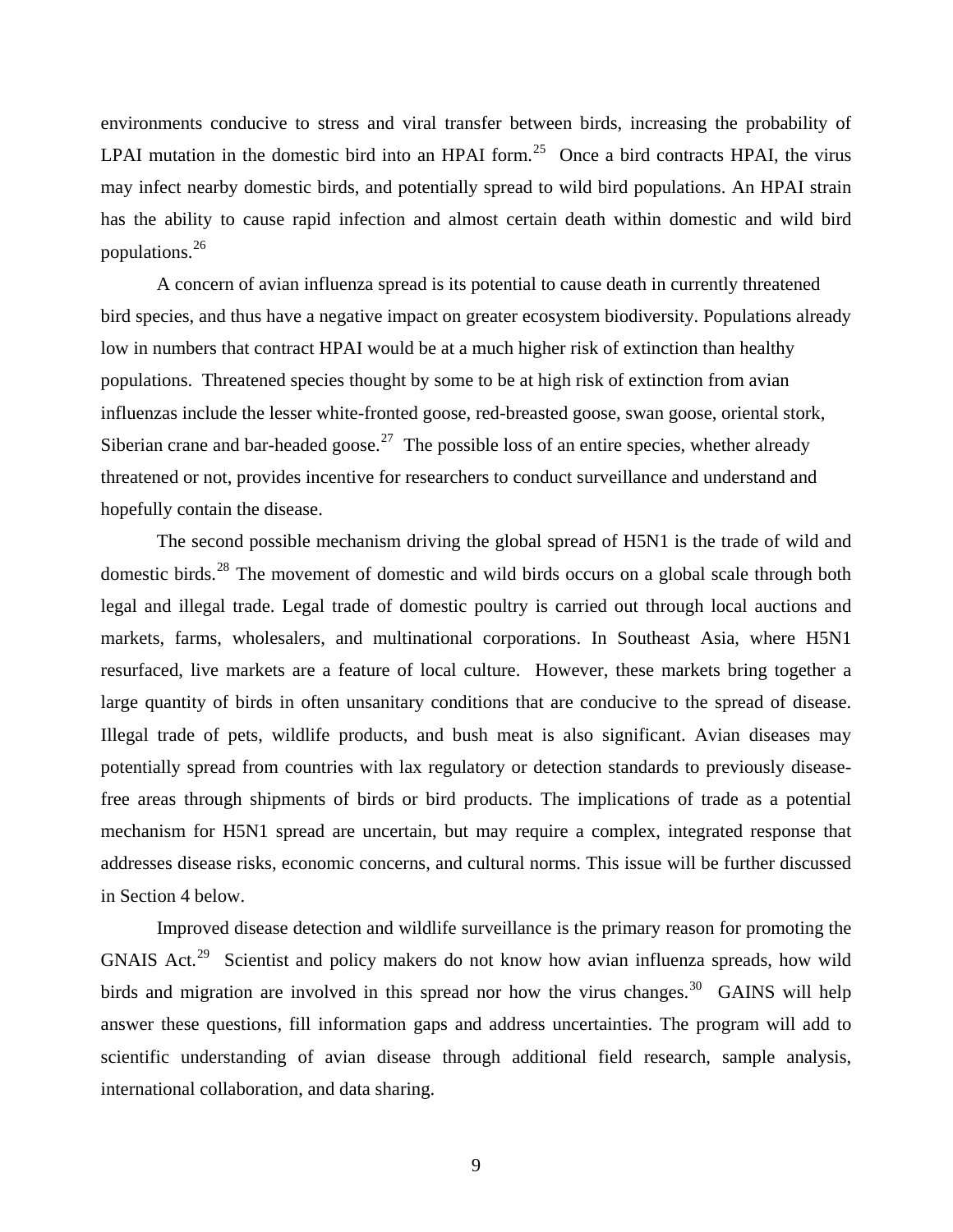#### **3.0 LEGISLATION SUMMARY**

The Global Network for Avian Influenza Surveillance (GNAIS) Act (S. 1912/H.R. 4476) was proposed in order to better understand avian influenza epidemiology by examining the migratory patterns of wild birds and monitoring disease mutations.<sup>[31](#page-35-1)</sup> The Secretary of Health and Human Services ("Secretary"), in conjunction with the Influenza Branch of the Centers for Disease Control and Prevention (CDC) will appoint a United States non-governmental organization (NGO) to work with various federal and non-federal partners to train contributing actors to test and survey wild birds for avian influenzas. Samples acquired at global important bird areas (IBAs) and international wild bird markets will be analyzed at certified laboratories used by Network partners.<sup>[32](#page-35-1)</sup> Geographically referenced information on wild bird migratory patterns and avian influenza strains will be entered into an online database, which will provide global predictive capabilities.

#### **Main Legislative Components:**

As proposed, the surveillance program would incorporate monitoring and sample collection, field research and training, laboratory testing and data analysis, and international informationsharing via an accessible online database. We divide the legislative framework into four primary components: Partners, Training, Collection, and Database Management.

**Partners.** Upon enactment, the Secretary will collaborate with one or more approved wildlife conservation NGOs, which must have expertise in global wild bird health and conservation within the United States, and must currently manage accredited American zoological facilities. The Network heads would partner with federal agencies, international entities and additional NGOs to collect data, identify monitoring needs, and create a surveillance unit. Through these strategic partnerships, the Network builds on wildlife-disease expertise already held by existing institutions, and can more easily undertake training and research activities in order to better understand the dynamics of avian diseases. Details regarding GNAIS components required in the legislation are detailed in **Table 1.**

**Training**. The Secretary will mandate training and capacity-building activities in affected areas to be run by Network partners. Relevant monitoring and testing strategies will be taught to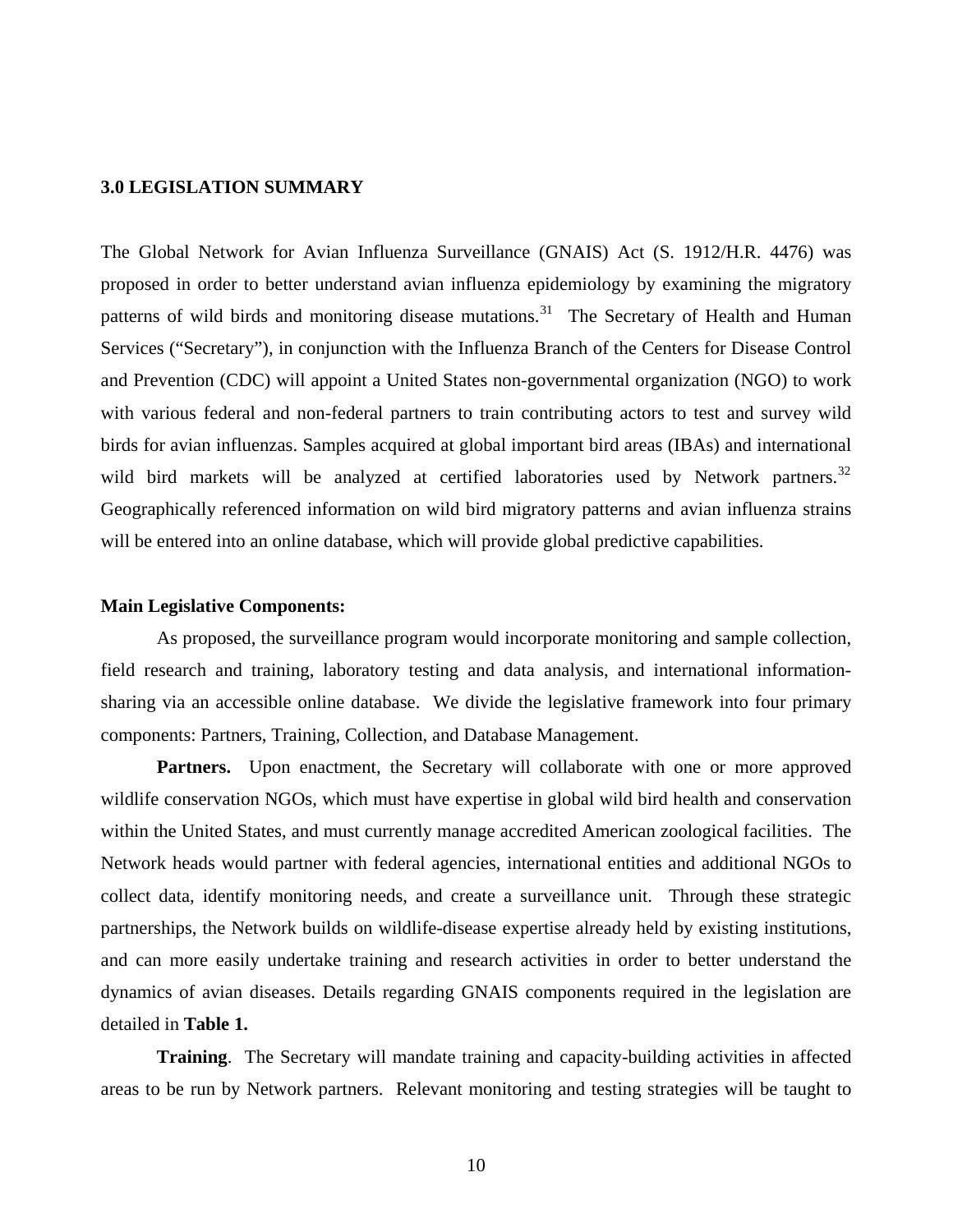participants by the partners and accredited veterinary colleges to increase base knowledge and promote long-term wildlife studies. Training of members is essential in keeping a level of consistency in data collecting, sample transportation, and laboratory analysis. Network Partnerships allow for ease of communication and follow-through in foreign countries.

 **Collection.** Trained Network partners will test wild migratory and resident waterfowl for relevant strains of avian influenza and other avian diseases of potential global significance within IBAs and high-traffic trade zones. Partners will develop best practice protocols for collection and testing, and samples will be analyzed by certified laboratories meeting international standards. The development of protocols for collecting samples and transferring data is a way for GAINS to utilize its expertise on wild birds and partner relationships abroad.

**Database.** The database is the central innovation in the program design that allows for the Network to collect and contribute information on disease and wild bird movements in a novel way. Network-collected data are to be managed through a centralized database accessible to all interested governments, agencies, and individuals. This database will include the results of laboratory analyses and information on the geography and dynamics of wild bird populations in order to enhance comprehension of disease spread. Such information will improve the predictive capacity of health policymakers and wildlife conservationists.

| <b>Functional Units</b> |                                                                                                            |                                                                                                         |                                                                                    |
|-------------------------|------------------------------------------------------------------------------------------------------------|---------------------------------------------------------------------------------------------------------|------------------------------------------------------------------------------------|
| Department/Unit         | <b>Objective</b>                                                                                           | <b>Main Function</b>                                                                                    | <b>Staffing</b>                                                                    |
| <b>Training</b>         | Ensure that<br>protocols and<br>standard practices are<br>observed in<br>performing the<br>Program's tasks | Train non-GAINS<br>members (volunteers,<br>partners' staff,<br>laboratory scientists)                   | Majority of Staff<br>are GAINS<br>employees                                        |
| <b>Collection</b>       | Maximize bird<br>sampling and ensure<br>accurate testing<br>given the finite unit<br>resources             | Perform standardized<br>and uniform<br>sampling, collection,<br>and testing at<br>regional laboratories | Diversified unit<br>comprised of<br>GAINS, Partners',<br>and Volunteering<br>Staff |
| <b>Database</b>         | Compile a<br>manageable and<br>accessible set of data                                                      | Input laboratory test<br>results into a<br>centralized database                                         | <b>Primarily GAINS</b><br>employees in<br>regional/headquart                       |

**Table 1**. Descriptions of functional units of the proposed GAINS organization**.**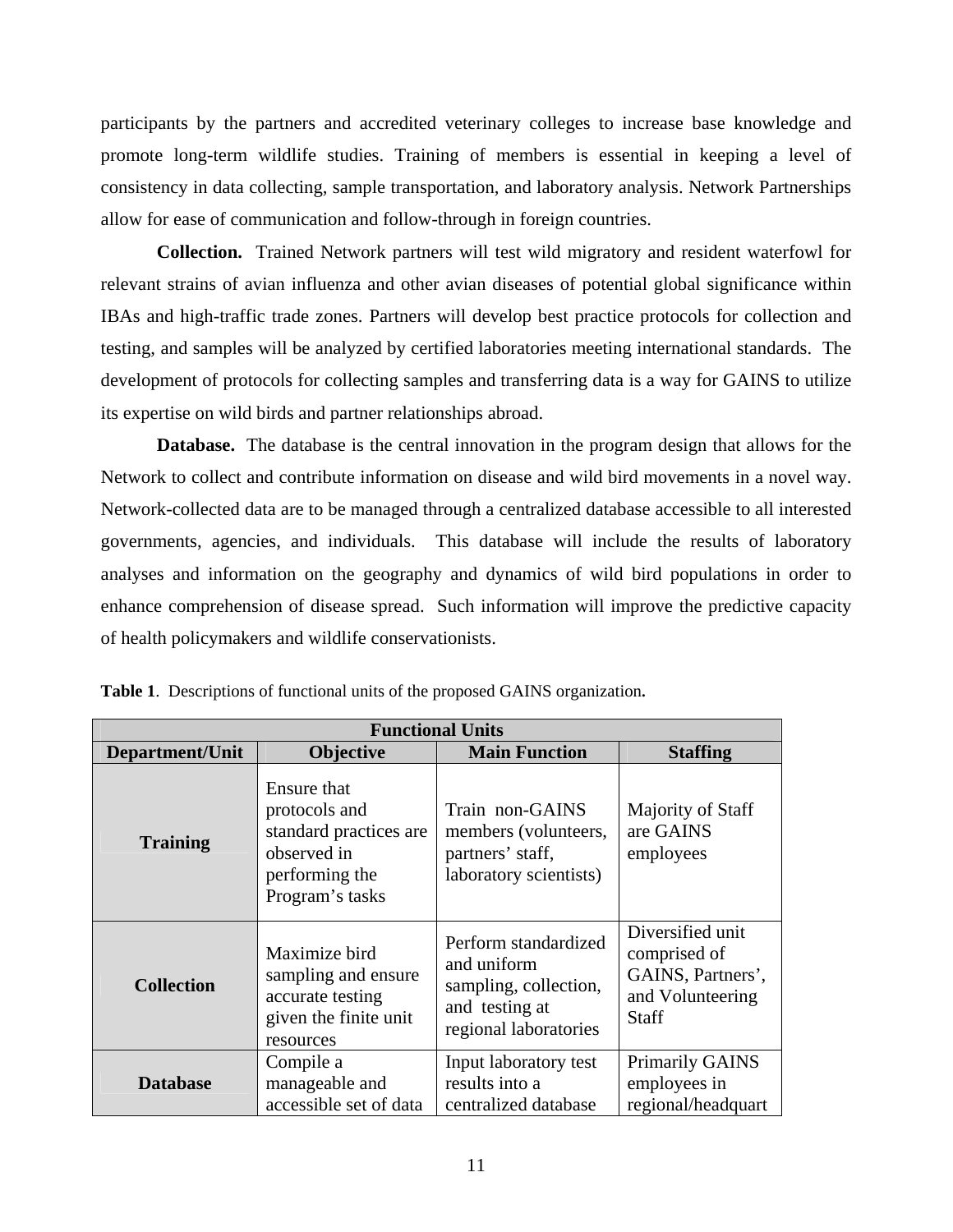|                                      | that is accessible.<br>over the Internet                                                |                                                                                                                                                 | ers offices                                                                      |
|--------------------------------------|-----------------------------------------------------------------------------------------|-------------------------------------------------------------------------------------------------------------------------------------------------|----------------------------------------------------------------------------------|
| <b>Finance</b>                       | Maximize output<br>within budgetary<br>constraints                                      | Oversee<br>GAINS/WCS budget,<br>financial<br>tracking/compliance<br>& financial reporting                                                       | GAINS/WCS<br>employees                                                           |
| <b>Other</b><br><b>Support Staff</b> | <b>Assist GAINS</b><br>Program staff to<br>promote<br>effectiveness of the<br>operation | Provide external or<br>administrative<br>services that can be<br>performed by non-<br><b>GAINS</b> staff to<br>increase utility of<br>resources | Current NGO<br>(WCS) employees<br>to assist part-time<br>with the GAINS<br>staff |

# **Legislative Timeline[33](#page-35-1)**

The evolution of the GAINS network is unique thus requiring a timeline to assist in the visualization of its progress from a piece of legislation to pre-implementation.

- **October 24<sup>th</sup>**, 2005- Senator Joe Lieberman [D-CT] first proposes S. 1912, the Global Network for Avian Influenza Surveillance (GNAIS) Act, which has remained in committee.
- **December 8th, 2005** Representative Rosa DeLauro [D-CT] introduces an identical bill, H.R. 4476, into the House of Representatives, which similarly remains in committee.
- **December 16<sup>th</sup>, 2005** GNAIS legislative text becomes a part of H.R. 4603, the Pandemic and Seasonal Influenza Act of 2005, introduced by Representative Nita Lowey [D-NY]. Again, the legislation remains in committee.
- **December 30<sup>th</sup>, 2005<sup>[34](#page-35-1)</sup>** Funding for domestic and international avian-influenza pandemic response efforts is passed by Congress and signed by President George W. Bush, as part of H.R. 2863, the Department of Defense, Emergency Supplemental Appropriations to Address Hurricanes in the Gulf of Mexico, and Pandemic Influenza Act, originally introduced by Rep. Bill Young (R-FL).
- **June 8<sup>th</sup>, 2006<sup>[35](#page-35-1)</sup>** Although the GNAIS framework was not yet enacted, USAID using appropriations authorized by H.R. 2863 – awards \$5 million to support the development of a global network to track avian influenza, with the aim of monitoring the role of migratory birds called the Global Avian Influenza Network for Surveillance (GAINS). These funds are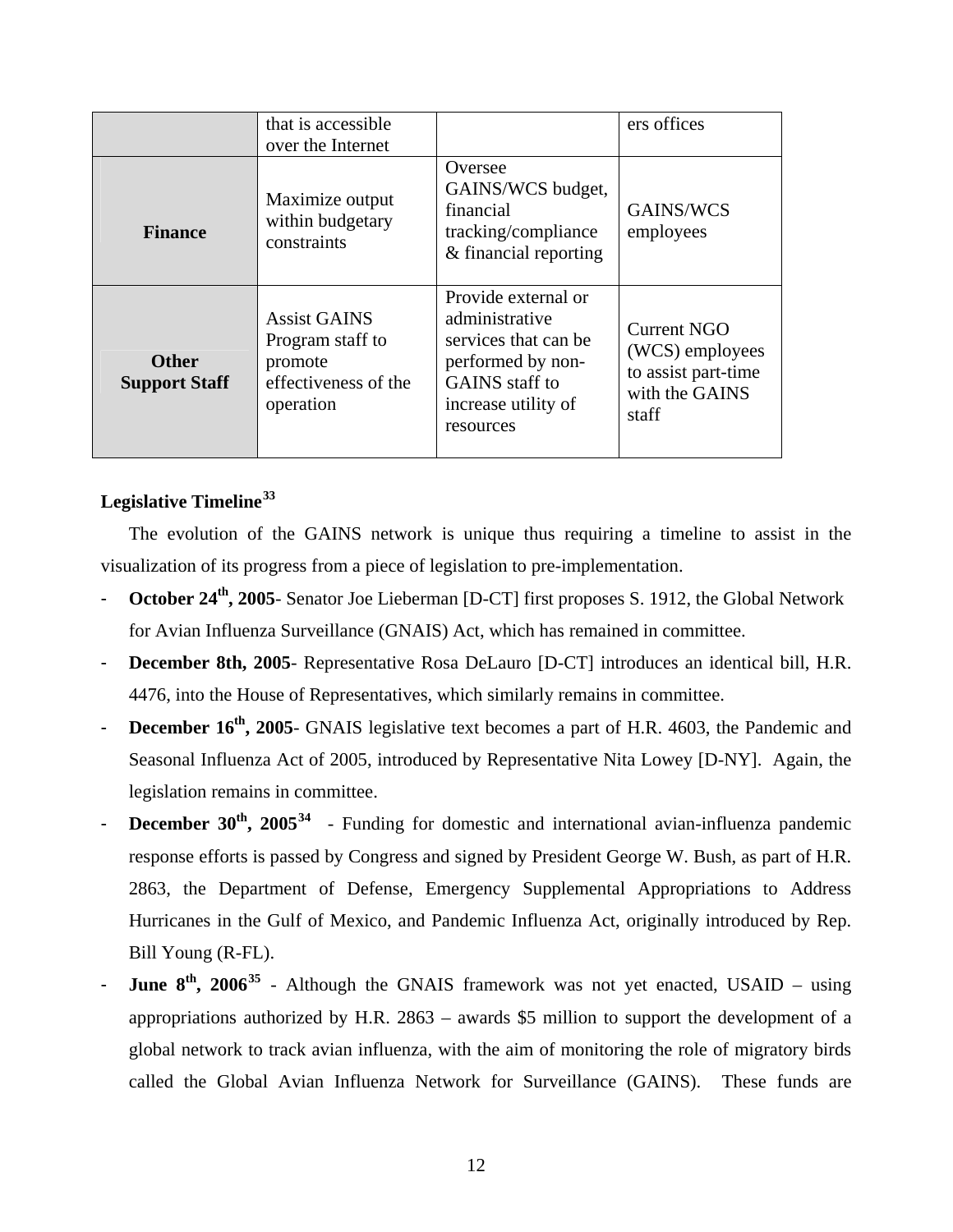available to the Network for a two-year period. CDC announces an additional \$1 million in funding for the GAINS program.

The NGO chosen to lead the final program, GAINS, is part of the Wildlife Conservation Society (WCS), a New York-based NGO.<sup>[36](#page-35-1)</sup> Within the GAINS framework, WCS has started structuring and coordinating a global surveillance network following the guidelines of the bill. $37$ Some of WCS's designated national partners include the United States Geological Survey (USGS), U.S. Department of Agriculture (USDA), and the University of California, Davis's School of Veterinary Medicine.CITE Internationally, the main partners include the WHO, Food and Agricultural Organization (FAO), and World Organization for Animal Health (OIE); and international NGOs such as BirdLife International, Wetlands International and the World Conservation Union (IUCN).<sup>[38](#page-35-1)</sup>

Despite CDC and USAID support, there are many other aspects in the political, economic and social realms that may act as potential hurdles to the nascent program's success. The following challenges were considered within our program design analysis in order to create a program with long-term potential.

#### **4.0 DIMENSIONS OF AVIAN INFLUENZA**

The political, economic and social dimensions of the disease may impede the potential success of this nascent program. Each of these components present difficulties in properly addressing global concerns of avian influenza. Our program design for GAINS considers potential obstacles and attempts to address them. Appointing an independent NGO and establishing partnerships with many international actors will help understand and address these different dimensions of avian influenza.[39](#page-35-1)

# **Political**

Avian Influenza has global political implications due to the fact that the disease crosses international boundaries. Currently, there is a lack of transparency and cooperation between countries, which leads to a lack of information, and misinformation, surrounding the disease. $40$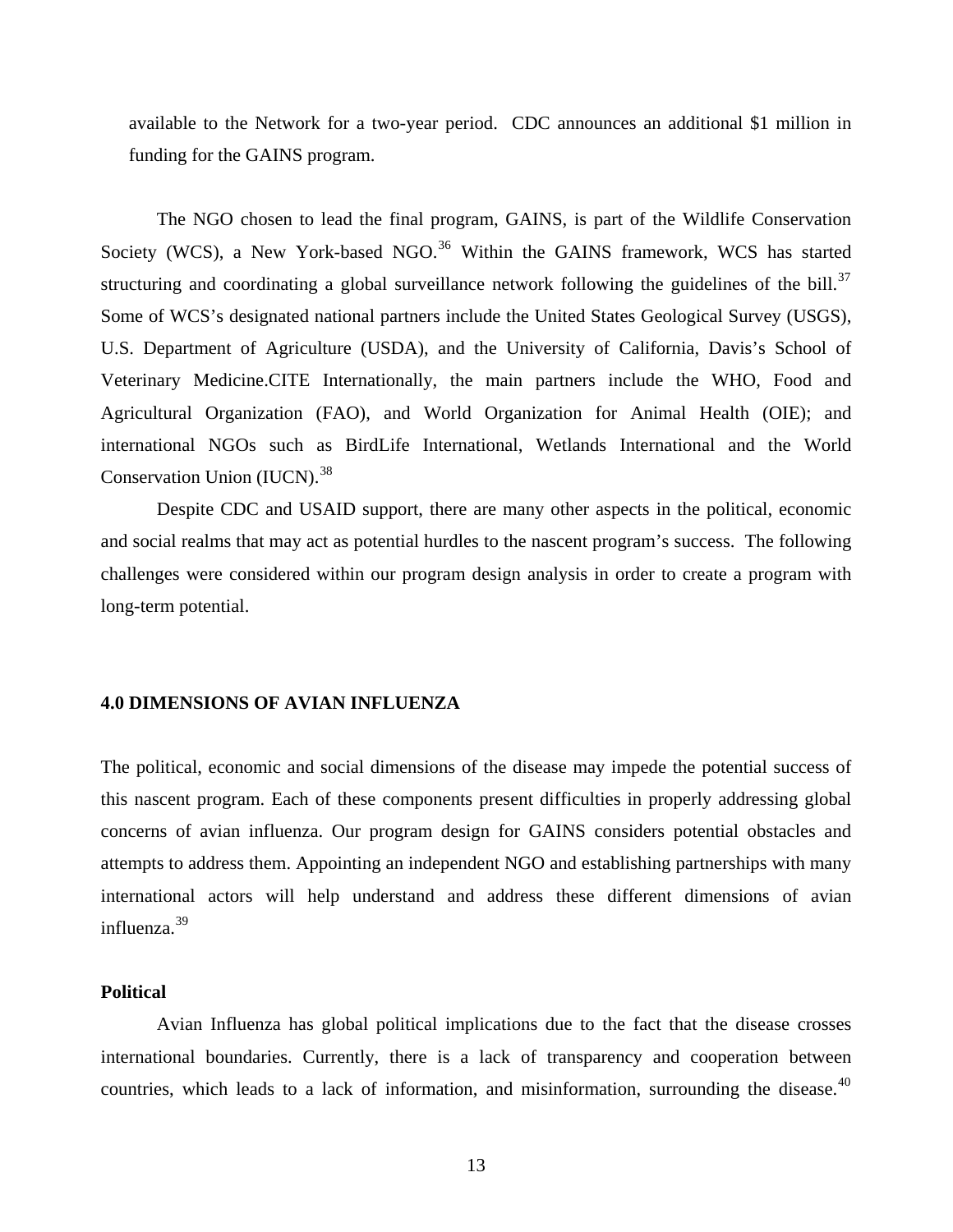GAINS relies on the transparency of the nations involved. These nations must allow researchers to have access to the necessary information gathered on expeditions or provided by partner organizations. However, the countries involved are sovereign entities and therefore have the discretion to grant or deny entry into their country, as well as determine what information or samples may be removed. Governments may also stall the flow of information by refusing to cooperate. Reasons for resistance to information sharing are linked to cultural differences, international disputes between countries and fear of economic impacts.<sup>[41](#page-35-1)</sup>

The implications of a country's lack of transparency are exemplified by a case that occurred in China in late 2002 regarding the outbreak of Sudden Acute Respiratory Syndrome (SARS). The first SARS cases occurred in China's southern Guangdong province in November 2002, but China would not allow disease experts from WHO to visit the area to conduct research.<sup>[42](#page-35-1)</sup> It was not until April 2003 that WHO experts were finally admitted into Guangdong to collect viral specimens.<sup>[43](#page-35-1)</sup> This exacerbated the spread of SARS, and WHO openly criticized China for its behavior, stating that due to lack of transparency, China facilitated the spread of the disease and put the rest of the world at risk.<sup>[44](#page-35-1)</sup>

#### **Economic**

The potential financial repercussions from avian influenza at the local, national, and international level have the potential to be immense and crippling to the data gathering efforts. Presently, many governments are unprepared for the undertaking and expenditure that would result from an epidemic outbreak.[45](#page-35-1) As a bird disease, avian influenza can have serious economic consequences. The impact of trade bans, loss of livelihood to local or small scale farmers and lack of indemnities (or compensation for lost products) may result in decreased GDP to the country affected.<sup>[46](#page-35-1)</sup>

Examples of past economic ramifications resulting from evidence of avian influenza in isolated countries have been on the scale of hundreds of millions of dollars, with far-reaching impacts on both tourism and foreign investment.<sup>[47](#page-35-1)</sup> It has been estimated that any widespread outbreak could have an enormous negative impact on the world economy.<sup>[48](#page-35-1)</sup>

For example, the Netherlands is one of the world's leading exporters of eggs and poultry with an industry valued at \$2.4 billion dollars a year.<sup>[49](#page-35-1)</sup> After outbreaks of avian influenza were discovered there, the European Commission ordered a ban on all of the county's poultry, eggs and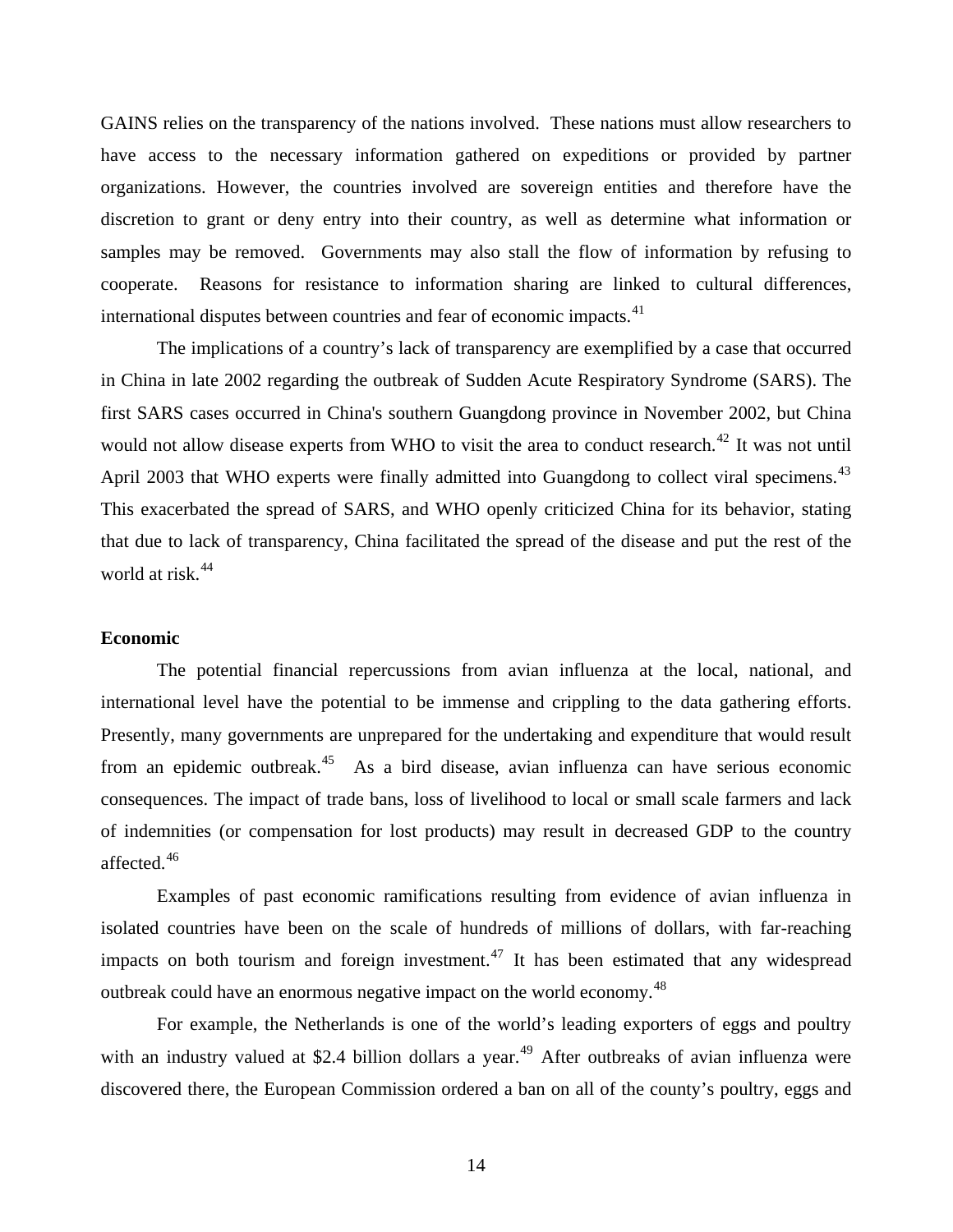fresh bird meat.<sup>[50](#page-35-1)</sup> This trade ban lasted over three months, costing the Netherlands over \$2.6 million per day.<sup>[51](#page-35-1)</sup> This example highlights the devastating consequences to a country's economy that can arise from revealing information about avian influenza. The fear of economic loss results in countries being less inclined to disclose information regarding possible outbreaks.

## **Social**

The social dimension of this disease is more difficult to understand and confront. Cultural and lifestyle practices may contribute to the proliferation of the disease and will have to be addressed to combat its spread.

The different cultural associations and relationships with poultry can be exemplified in the widespread acceptance of cockfighting in developing countries. Cockfighting is a common cultural occurrence in much of Southeast Asia during rituals, festivals, and the harvest season.<sup>[52](#page-35-1)</sup> During this time, the owner of the rooster is generally in close contact with the bird, providing a higher probability of disease transmission.<sup>[53](#page-35-1)</sup>

Curbing "risky" cultural behaviors would require a large shift in consciousness and require education programs throughout the world. Presently, the majority of the outbreaks have occurred in areas where cultural and farming practices exacerbate the likelihood of disease transmission. If Western countries attempt to change longstanding cultural practices, the implications may be contentious and produce a negative backlash to the GAINS initiative. If a well-designed global network is constructed, it may be able to overcome these existing hurdles.

## **5.0 PROGRAM DESIGN AND OPTIONS ANALYSIS**

The original GNAIS legislation provided for discretionary program design within the four main components previously mentioned: Partners, Training, Collection, and Database. The possible program options address these components, and include detailed assessments of the strengths and weaknesses of each option with regards to overall feasibility. The final recommended program design is an original creation of our team to optimize resources, achieve primary legislative goals, and to overcome or circumvent potential challenges just discussed.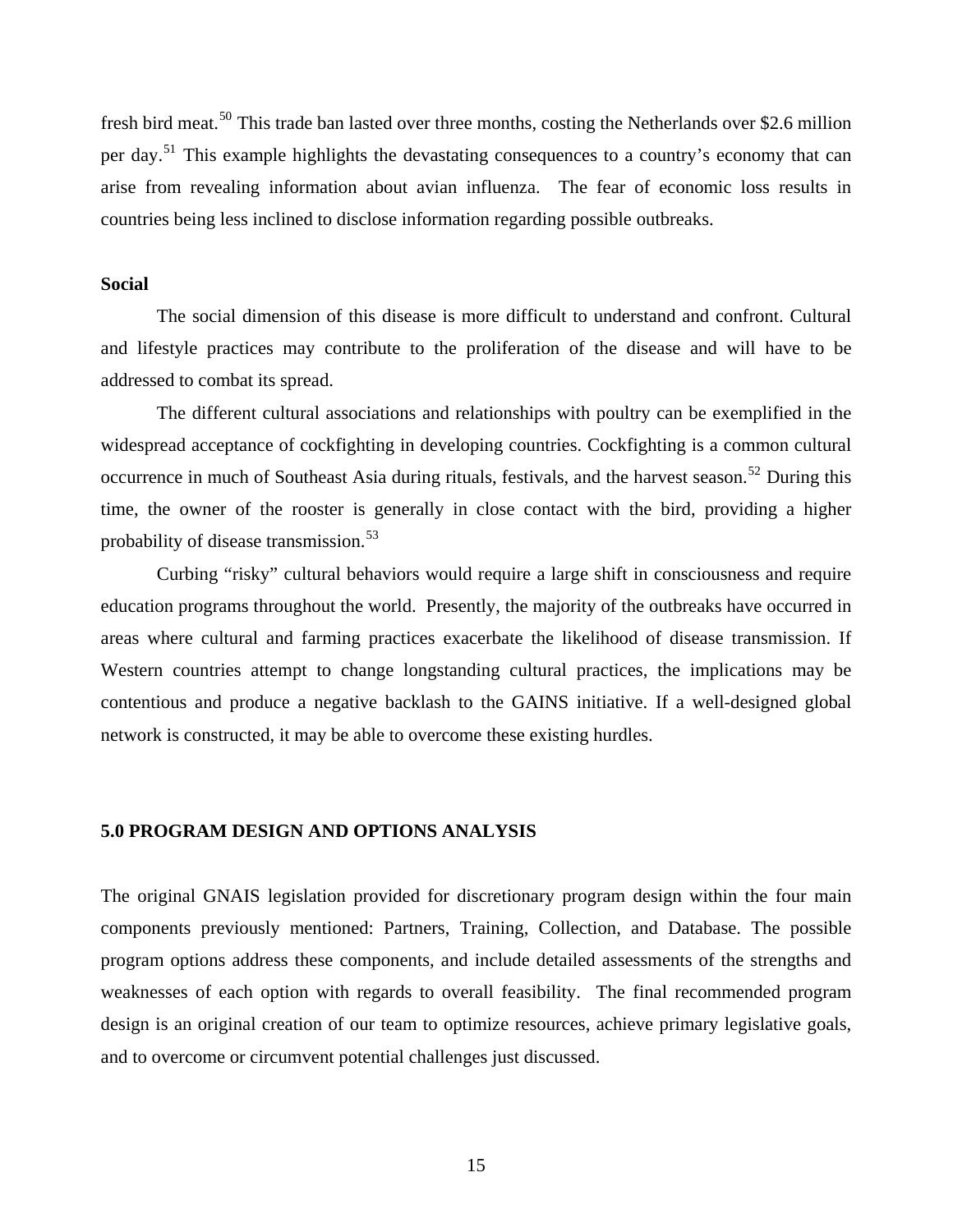#### **Option 1: The Emergency Approach**

**Rationale.** Due to recent concerns that H5N1 is gaining greater potential to spread to other regions of the world,<sup>[54](#page-35-1)</sup> such as North America, an immediate response approach has been designed. The Emergency Approach attempts to respond to an immediate threat of an H5N1 outbreak by gathering as much real-time data as possible.

**Description.** Creating a centralized organization of partners ensures rapid coordination of efforts on all fronts including training, collection and database implementation and management. Training will be dependent on partners with training programs already in place. Collection and laboratory analysis of bird samples for testing will focus on mortality events and IBAs. Raw data will be transcribed into the database system placing less emphasis on data analysis. Rather, data and analytical tools will be globally accessible in order for outside groups and individuals to attain information through their own efforts. The lead NGO will provide database management; however, partner organizations will be responsible for inputting and organizing raw data.

**Weaknesses**. Training protocols and collection expeditions will be based on existing partner procedures and will not allow for a specialized system to be developed. Important data, such as wild bird migration movements and potential viral mutations, will be lacking. This gap will take away from the predictive capacity of the database, a central and innovative GAINS purpose.

#### **Option 2: The Sustainable Approach**

**Rationale.** This option will create a global surveillance network that will become an institution and an efficient, long-term early-detection network. Collection will not just focus on HPAI H5N1, but rather will investigate all avian influenzas and other avian pathogens. The Sustainable Approach acquires high quality samples and data, provides analyses used for long-term research, and creates a network with predictive capabilities.

**Description.** NGOs will coordinate analyses and risk assessments at local, state, national and international levels. Training of network actors for extensive, long-term contributions is an aim of this approach, and will be done in collaboration with expert partners. Collection practices will ensure large amounts of information and samples are gathered using efficient, global sampling strategies in IBAs and areas of wild-bird mortality/morbidity, as well as regions with no current outbreaks. This option focuses on creating an early-warning detection system, supported by high quality data and proper database management. Our formula for a Sustainable Approach nurtures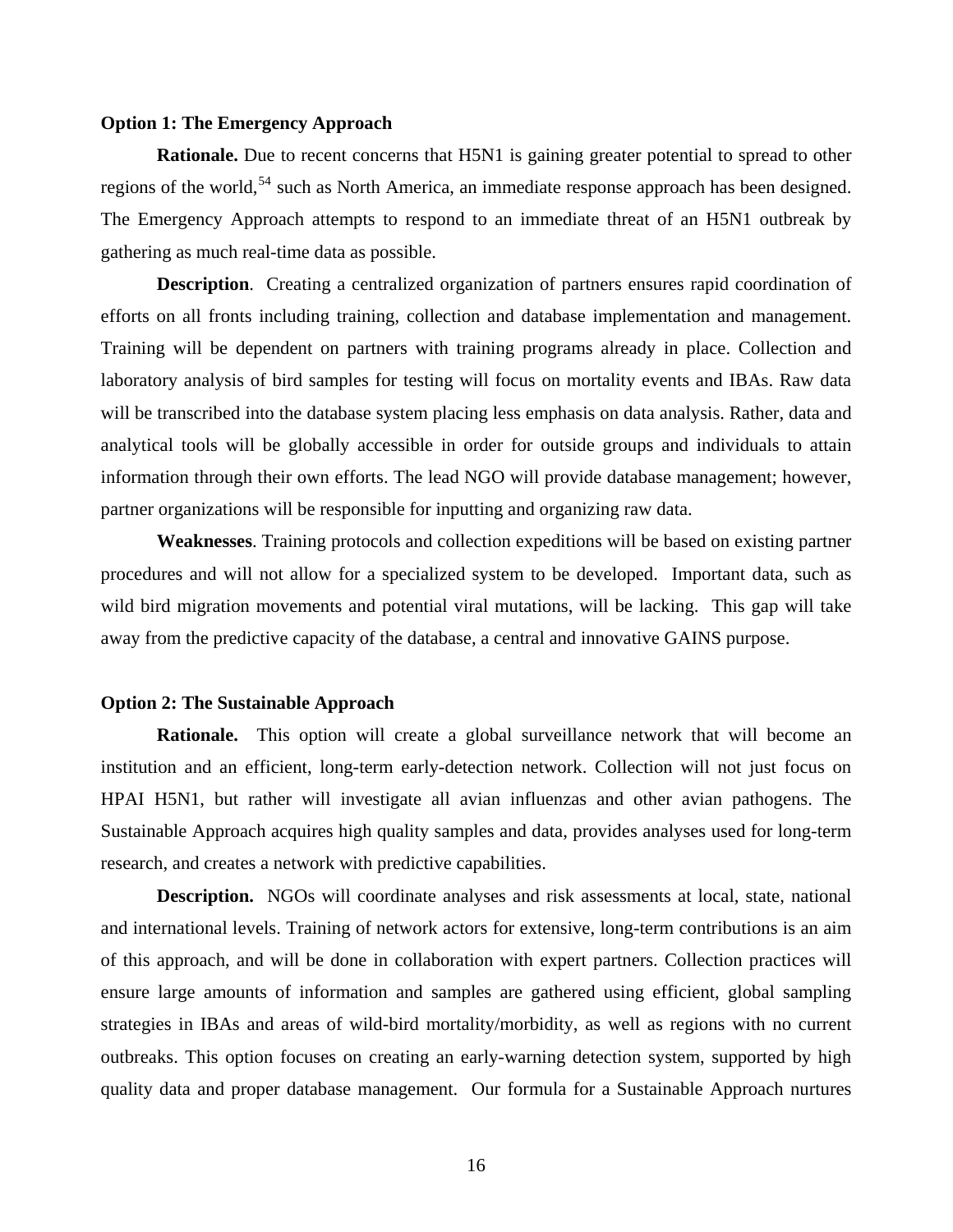extensive partner collaboration in order to benefit from sharing resources including expert knowledge in standardization of protocols, training, collection techniques, and database management. Here we would integrate feedback mechanisms focusing on quality and adaptability in long-run scenarios.

**Weaknesses.** Disparate partners may conflict with each other, thereby increasing communication time and blunders, decreasing efficiency, and compromising the rapid compilation of influenza information. Budgetary and time constraints may hinder realization of this option.

#### **The Recommended Option: The Balanced Approach**

After designing and evaluating options for a sound program design, we decided upon a Balanced Approach for the GAINS program. Our balanced approach aims to strategically integrate components of The Emergency Approach and The Sustainable Approach to fulfill program goals and maximize resources. Based on their existing relationships, extensive avian and wildlife disease expertise, we have chosen the Wildlife Conservation Society as our lead NGO. WCS will achieve GAINS' goals through the following mechanisms:

 **Extensive Partner Collaboration.** WCS will develop partnerships, both nationally and internationally, with state and local actors. Emphasis will be placed on creating partnerships with local contributors worldwide. Partners will be chosen based on their capacities to develop and extend field teams and/or conduct certified viral diagnostics. WCS and partners will create forums and methods to ease communication and improve performance.

 **Launch of Training Program.** Training methods will focus on building the capacity of local organizations, partners and labs. WCS and partners will launch a training program using a combination of established guidelines currently in place at expert organizations. The effectiveness of the training program will be measured WCS through audits and other performance measurement indicators.

 **Prioritized Collection Strategies.** Samples will be collected from IBAs and regions associated with past and current outbreaks, and strategies will be prioritized for different areas. Protocols will dictate desired sample size necessary to make statistically valid conclusions and the use of standard procedures for sample analysis.

 **Efficient Data Entry and Real-Time Database.** Individuals performing field work will assist in data entry by using computer equipment that will automatically integrate data and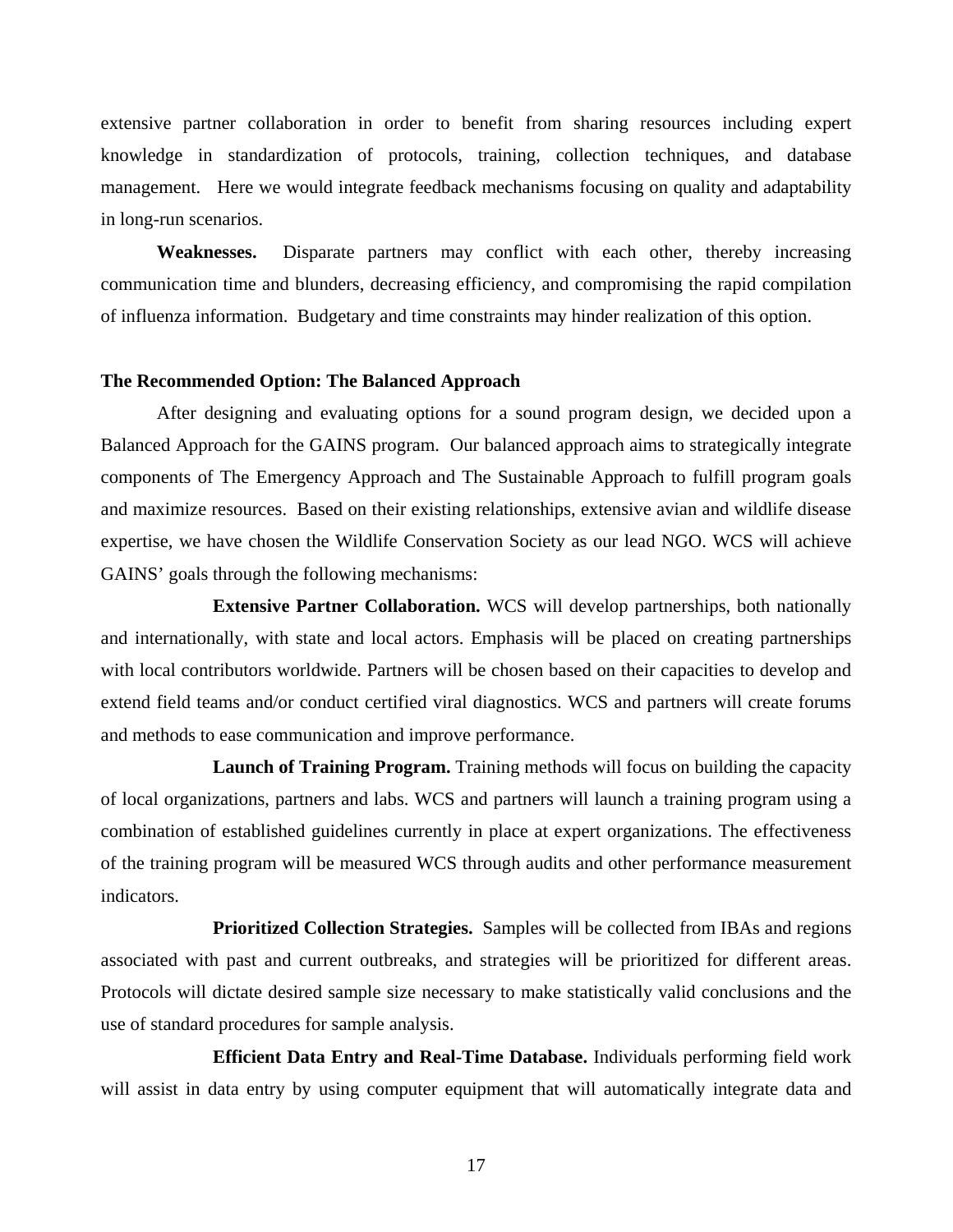share real-time information with laboratories and participants. The system will provide participants with access to analytical tools, and will eventually serve to inform the global community on the present status and predicted direction of avian influenza outbreaks.

The strengths of this system rely on WCS and Network partners collaborating to utilize established expertise and resources in creating efficient guidelines and protocols, in order to achieve goals and reduce costs. The establishment of a training program will help increase local partner capacity to investigate avian diseases by coordinating protocols and training actors. Collection focused in IBAs and areas where outbreaks have been reported will concentrate resources. The distribution and use of technological equipment to facilitate the sharing of information will help attain real-time data. This program encompasses a wide spectrum, where collaboration between partners may take more time than anticipated. Even when the training program has been established, it is possible that training procedures for sampling and testing already used at the regional, state, and local levels may be more effective.

| <b>Components:</b> | <b>Option 1 Emergency</b>                                                                                                           | <b>Option 2 Sustainable</b>                                                                                                                                                                                                          | <b>Option 3 Balanced</b>                                                                                                                                                                |
|--------------------|-------------------------------------------------------------------------------------------------------------------------------------|--------------------------------------------------------------------------------------------------------------------------------------------------------------------------------------------------------------------------------------|-----------------------------------------------------------------------------------------------------------------------------------------------------------------------------------------|
| <b>Partners</b>    | Approach<br>Centralized lead NGO to<br>➤<br>coordinate organization of<br>partners                                                  | Approach<br>$\triangleright$ Decentralized partners                                                                                                                                                                                  | Approach<br>$\blacktriangleright$<br>Extensive partner<br>collaboration and<br>feedback                                                                                                 |
| <b>Training</b>    | Limited training and distant<br>➤<br>learning<br>Guidelines organized by<br>➤<br>lead NGO<br>Training organized by<br>➤<br>partners | Extensive training<br>➤<br>Launch of an official<br>➤<br>training program for<br>avian influenza                                                                                                                                     | Launch of an official<br>$\blacktriangleright$<br>training program for<br>avian influenza<br>Collaboration of<br>➤<br>training guidelines<br>for training,<br>collection, and data      |
| <b>Collection</b>  | Focus on HPAI H5N1<br>➤<br>Geographically focused<br>➤<br>collection based on<br>migratory potential<br>Species focused<br>➤        | $\triangleright$ Focus on all avian<br>influenza viral strains<br>$\triangleright$ Widespread collection<br>$\triangleright$ Focus on all efficient<br>collection strategies<br>$\triangleright$ Focus on global<br>geographic areas | ➤<br>Focus on prioritized<br>geographic areas<br>with outbreaks and<br>surrounding areas<br>Focus on prioritized<br>≻<br>collection strategies<br>Use of certified<br>⋗<br>laboratories |
| <b>Database</b>    | Focus on input of raw data<br>➤<br>into the database instead of<br>data analysis<br>Include analytical tools<br>➤                   | $\triangleright$ Focus on database<br>analysis and producing<br>an effective early-<br>warning system                                                                                                                                | Efficient data entry<br>➤<br>Real-time data<br>➤<br>Transfer of<br>⋗<br>knowledge                                                                                                       |

**Table 2:** Summary of Option Descriptions for Option 1, Option 2, and Option 3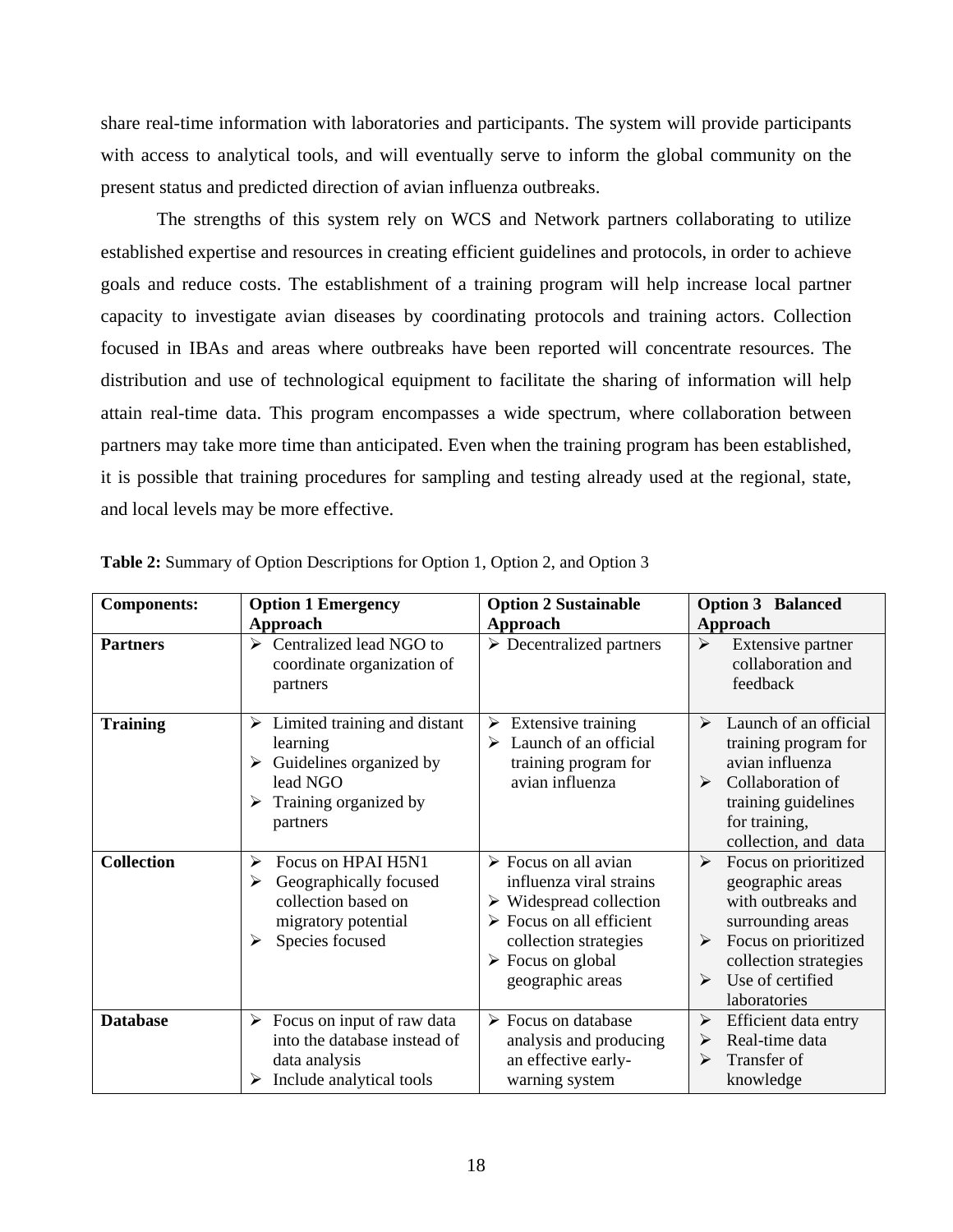## **6.0 IMPLEMENTATION OF THE BALANCED APPROACH**

Through our analysis of the Balanced Approach, GAINS has the flexibility to coordinate and focus existing efforts in strategic areas pertaining to avian influenza outlook. GAINS will rely heavily partners for existing knowledge and expertise as well as infrastructure. Initially, GAINS will establish communication channels and reporting structures with partners. Frequent communication and standardized reporting between actors will increase efficiency of the overall network. Feedback loops within the GAINS organization will allow for continuous performance improvement. GAINS' organizational structure and management plans will reflect the needs of this balanced approach.

GAINS will organize activities in training, collection and database functions in collaboration with Partners in order to minimize expenditures and maximize immediate results. GAINS will train individuals in standardized protocols to ensure uniform and quality data. Multiple collection strategies will ensure that key geographic areas are undergoing surveillance and that wild-bird species of interest are researched and protected. Network participants and interest groups will have access to the data and analytical tools. We feel that applying standard procedures across existing collection efforts and providing data access from all of these efforts will highlight our balanced approach and unify the global effort to combat avian influenza.

## **7.0 ORGANIZATIONAL STRUCTURE, STAFFING PLAN AND PROGRAM DESIGN**

We are recommending implementation of the following organizational structure that we have created by using the GNAIS Legislation and the GAINS Program mission statement and objectives. GAINS will be led by the Wildlife Conservation Society (WCS). WCS is an ideal choice to spearhead the GAINS effort because of its existing relationships in key geographic locations and extensive wild bird and avian influenza expertise. The organizational plan depicted in Figure 3 below will effectively bridge the gap between what is known and what must be learned in order to implement GAINS effectively.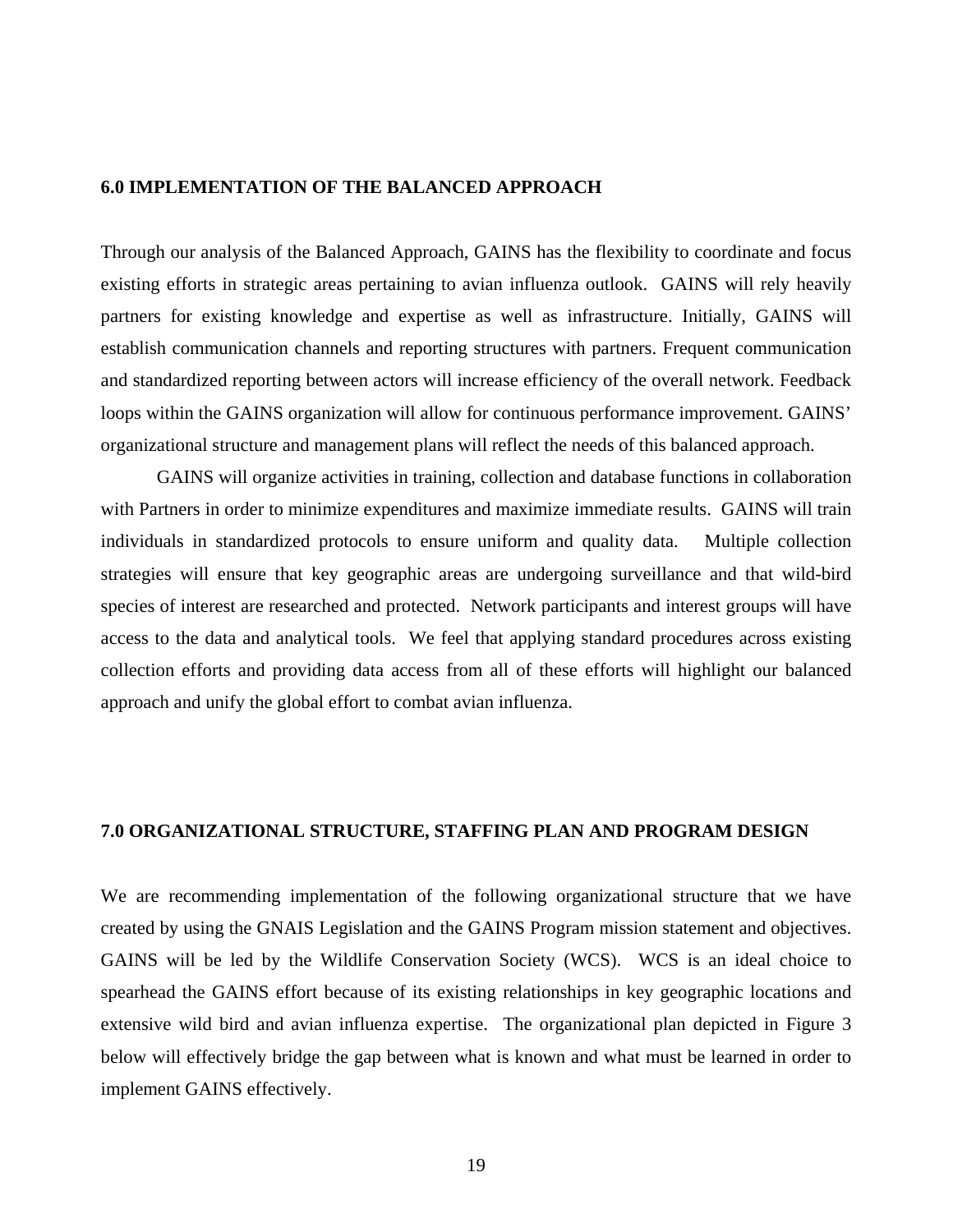#### **Proposed Organizational Framework**

The GAINS organizational diagram depicted in Figure 3 was created by our workshop group to support the surveillance network needs and goals. The sections outlined in red are existing positions in the WCS (Finances, Human Resources, and Public Relations) while all other positions were created by our task team. The detailed descriptions for all GAINS personnel described below are located in Appendix I. We will discuss the benefits of this structure and analyze the impact of this design.



**Figure 3**: GAINS Organizational Structure

The Management Component includes the personnel who will lead GAINS and establish and facilitate communication with partner organizations. The WCS will establish three regional headquarters in New York City, USA; Paris, France, and Bangkok, Thailand. These locations have been chosen because they are close to partner resources, providing easy access to certified laboratories. New York City is home to WCS headquarters, and allows for collaboration with U.S. agencies to prevent outbreaks within North America. The Paris location is the headquarters for our Partner OIE, and is close to Northern Africa and all of Europe, areas on the periphery of current H5N1 outbreaks. Bangkok was chosen because it has one of the only OIE-certified labs in Southeast Asia, the area most affected by H5N1.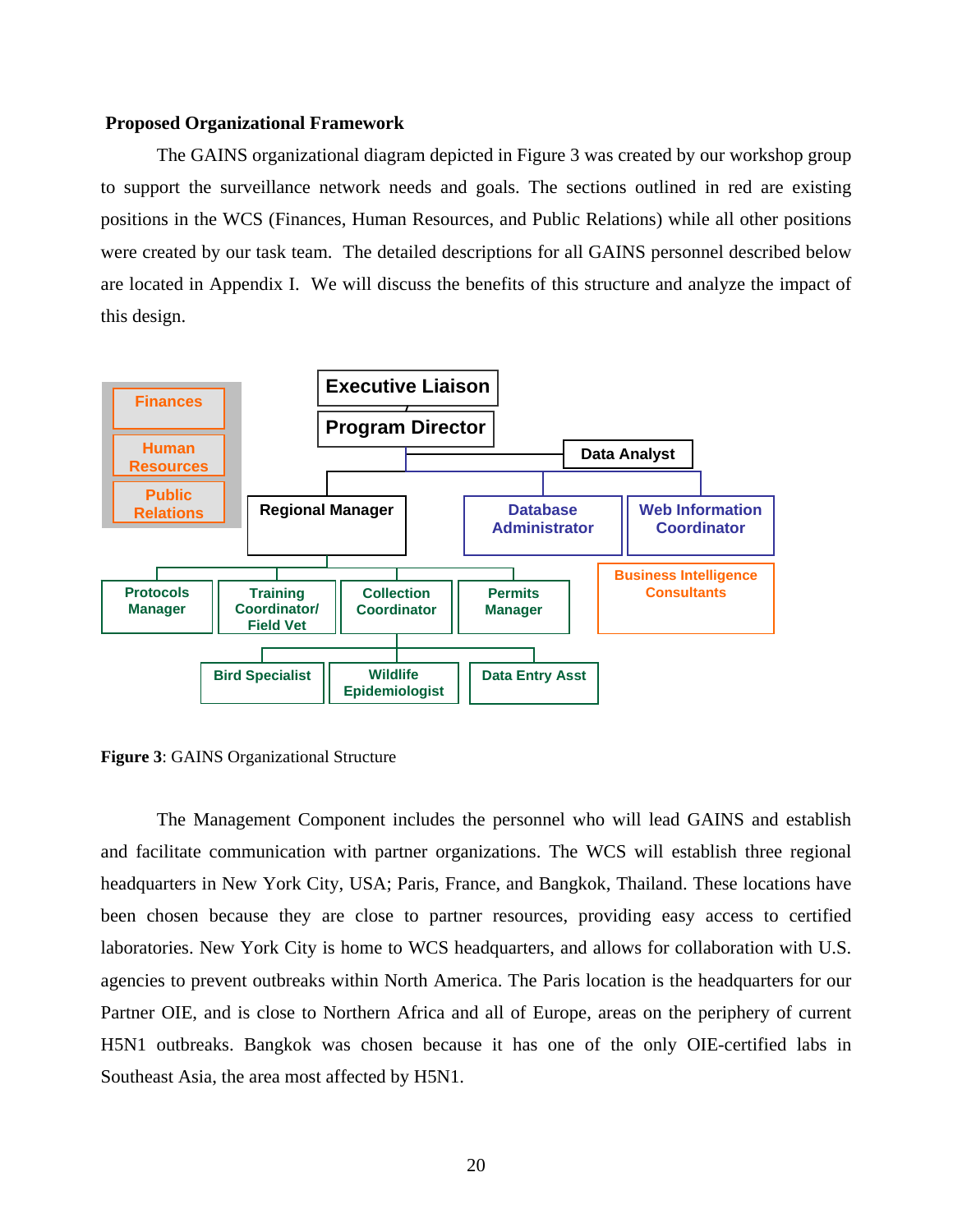The centralized team in New York will coordinate the overall GAINS program. Positions in the Ne w York office include the Executive Liaison and the Program Director. The Data Analyst, along with a support staff consisting of the Finance Coordinator, the Public Relations Coordinator, and the Human Resources Administrator, are also centrally located in this office. The latter three positions are existing WCS staff. All three of the regional headquarters will include staff dedicated to the core training and data-collection functions of the network. Each office is led by a Regional Manager who oversees a Manager of Protocols, a Manager of Permits, a Training Coordinator and a Collection Coordinator, and a Data Entry Assistant. The training and collection components in Paris and Bangkok will also be assisted by a Bird Specialist and a Wildlife Epidemiologist. Our final component involves the personnel working with the Database and its outputs. A Database Administrator will work with a Web Information Coordinator in New York City, and they will be constantly receiving data inputs from the Data Entry Assistants in the other regions. The DBA will also contract a Business Intelligence consulting firm to construct and launch the database system.

| <b>Functional Units</b> |                                                                                                        |                                                                                                                                                                                             |                                                                                                                    |
|-------------------------|--------------------------------------------------------------------------------------------------------|---------------------------------------------------------------------------------------------------------------------------------------------------------------------------------------------|--------------------------------------------------------------------------------------------------------------------|
| Department/Unit         | <b>Objective</b>                                                                                       | <b>Main Function</b>                                                                                                                                                                        | <b>Staffing</b>                                                                                                    |
| <b>Management</b>       | Direct GAINS activities<br>to fulfill requirements of<br>the grant and achieve<br><b>GAINS</b> mission | Oversee GAINS personnel<br>and activities, establish and<br>maintain strategic<br>partnerships, communicate<br>GAINS success, and update<br>potential funders on<br><b>GAINS</b> activities | <b>Exclusively GAINS full-</b><br>time employees                                                                   |
| <b>Training</b>         | Ensure that protocols and<br>standard practices are<br>observed in performing<br>the Program's tasks   | Train non-GAINS<br>members (volunteers,<br>partners' staff, laboratory<br>scientists)                                                                                                       | Majority of Staff will be<br>GAINS employees who<br>work with partners to<br>implement initial training<br>program |
| <b>Collection</b>       | To maximize bird<br>sampling and accurate<br>testing given the finite<br>unit resources                | Performing standardized<br>and uniform<br>sampling/collection of bird<br>samples to be tested at<br>regional laboratories                                                                   | Diversified Unit comprised<br>of GAINS, Partners', and<br><b>Volunteering Staff</b>                                |
| <b>Database</b>         | Compiling a manageable<br>and accessible set of data                                                   | Input laboratory test results<br>into a centralized database                                                                                                                                | GAINS employees in<br>regional/headquarters                                                                        |

. Descriptions of functional units of the proposed GAINS organization. **Table 2**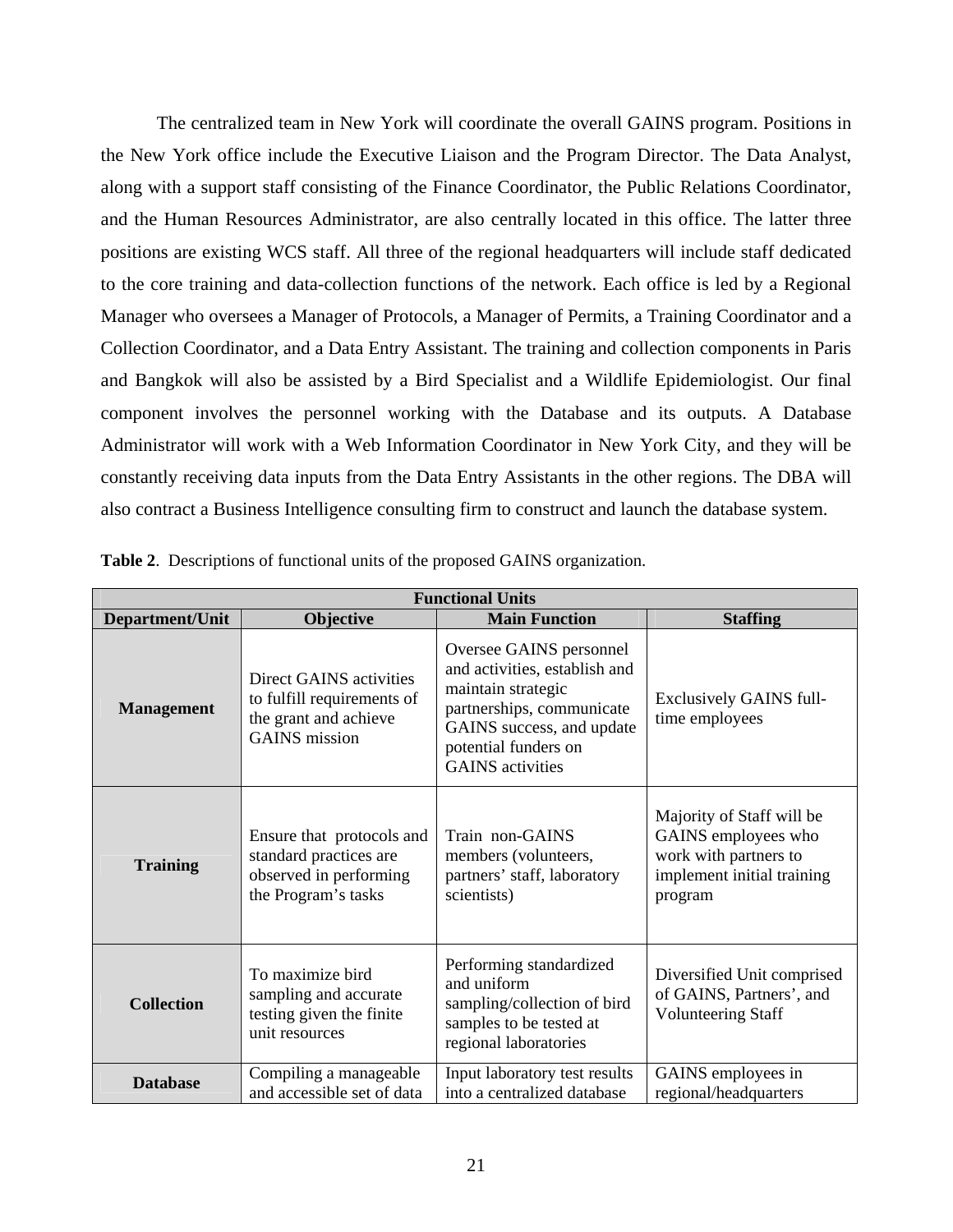|                                      | that is accessible over the<br>Internet                                                          | and provide updates to<br>Partners                                                                                                                         | offices and BI Consultants<br>who will create and launch<br>the database      |
|--------------------------------------|--------------------------------------------------------------------------------------------------|------------------------------------------------------------------------------------------------------------------------------------------------------------|-------------------------------------------------------------------------------|
| <b>Other</b><br><b>Support Staff</b> | Assisting with the<br><b>GAINS</b> Program staff to<br>promote effectiveness of<br>the operation | Varied by section to<br>provide external or<br>administrative services that<br>can be performed by non-<br>GAINS staff to increase<br>utility of resources | Current NGO (WCS)<br>employees that assist part-<br>time with the GAINS staff |

#### **enefits of the Organizational Structure B**

Our recommended structure maximizes limited GAINS resources and increases commu nication and cooperation amongst global partners to fulfill GAINS' mission. Internal measures share WCS staff to perform support functions, and external measures use the resources of our collaborative partners. The Executive Liaison, as the most senior member of this hierarchical structure, will serve as a spokesperson both with our partners, and with the United States government.

#### **Master Calendar**

Working with our created organizational structure, our master calendar outlines the activities and go als of the GAINS program for its first year. The Master Calendar follows our four main structural components derived from the GAINS program: management, training, collection, and database. In the first year, the management component will prioritize the hiring of staff and establish reporting mechanisms for staff and partners. Recruitment of personnel within GAINS will be coordinated in two stages: first, the top personnel such as the Executive Liaison, Program Director and Regional Managers; and second, lower-level officials hired by Regional Managers. The training component, in association with University of California-Davis (UC-Davis)'s Veterinary College, will develop broad training program goals, and create lesson plans and protocols for future training efforts. UC-Davis will conduct the GAINS "train-the-trainer" program, a one-month training of key GAINS staff, and a five-day on-location training program for international partners.<sup>[55](#page-35-1)</sup> The collection component will research and compile existing data, locate gaps in this data, and coordinate collection efforts to address these gaps. Collection officials will also begin researching permit application processes for different expedition sites. Finally, the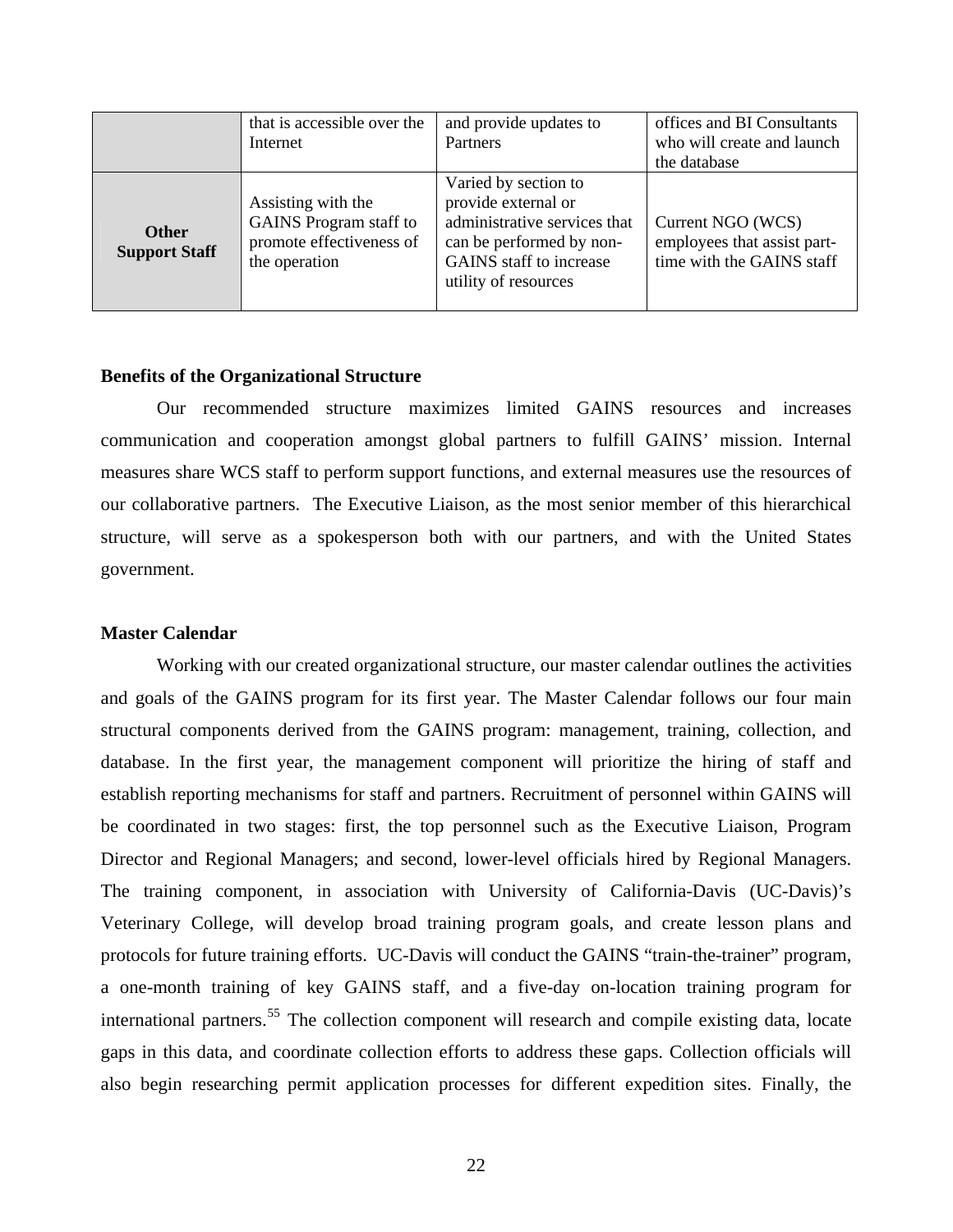database component will oversee the creation of the accessible internet database with business intelligence consultants, the compilation of data-entry protocols, and the input of data from GAINS field collection initiatives.

The Master Calendar, including detailed dates of GAINS activities, descriptions of each activity, and the justification for the timing and structuring of each particular task, is located in Appendix III.

#### **Impact Analysis of Organizational and Staffing Plan**

Due to the GAINS program being in an incipient phase of its implementation, a great deal of inference was used in order to create a recommended structure that would fulfill the objectives of the GAINS proposal while working within budgetary and time constraints. Our calendar addresses our need to provide information quickly. Our budget will seek to allocate money to each of our functional components to fulfill our first-year tasks.

By emphasizing training in the first year, the GAINS program reaches out to volunteers, universities, and Partners in order to teach them about the GAINS initiative and show them how they can contribute to these efforts. This training outreach will build capacity, extending GAINS influence and global undertaking beyond WCS and creating awareness at the regional, local and global level. More importantly, this will help GAINS achieve its goals despite a limited budget over a two-year time frame.

# **How Partners Benefit**

Our strategy of integrating WCS and our partners into the GAINS network results in a mutually beneficial relationship. Partners will receive financial benefits from their association with the GAINS initiative, and partners' staff will receive training from both WCS and GAINS in order to alleviate some of the partners' personnel costs. As detailed below, partners may also participate in a matching-grants program, allowing a joint commitment of resources and a doubling of leveraged funds. Newly trained personnel from our partner organizations will be able to apply their increased skills to other existing projects involving wild bird surveillance, disease detection, or the avian influenza effort, which will benefit their program while supplying an incentive for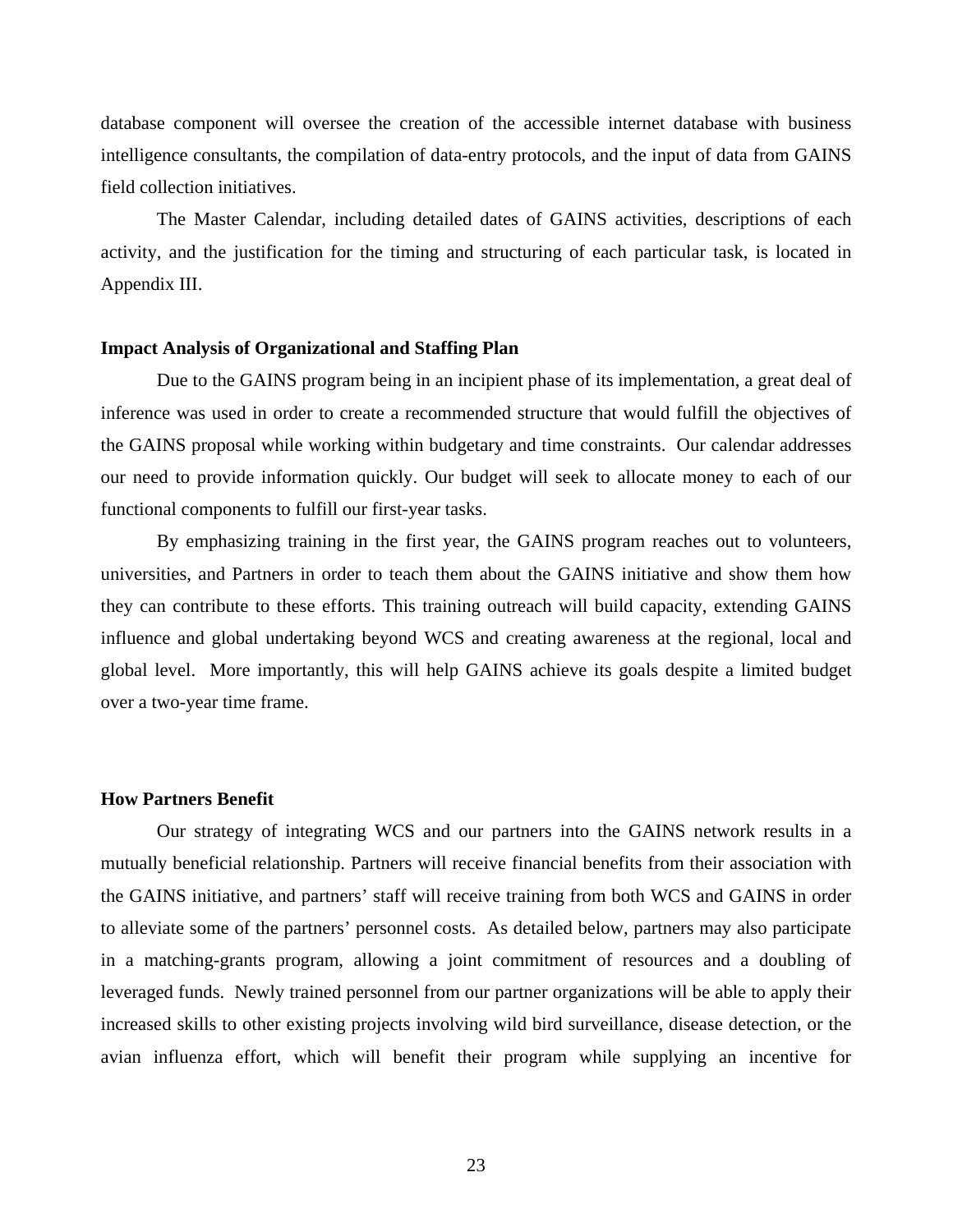participation. In addition, partners will have access to GAINS data, which they can use to inform future research initiatives.

#### **8.0 Budget Summary and Analysis**

Total funding for the GAINS program is \$6 million over two years, but the budget we present is only for the fiscal year 2008 (FY 08). 56% of the total funding will be spent in the first year. Our budget is front-loaded to cover the one-time startup costs of the database and the development of the training program. The line-item budget in Appendix III B shows the breakdown of the entire program by personnel and non- personnel services while the assumptions we made to create the budget are detailed in Appendix II A.

Personnel Costs are salaries based on WCS yearly wages for similar positions advertised within the organization. The financial, public relations (PR), and human resources (HR) positions already established within WCS are allotted a percent of Full-Time Equivalent (FTE). Fringe benefits are assumed to be 25% of salaries, as followed by CDC personnel budget templates. These costs are paid per position and include Social Security, health insurance, and workers' compensation.[56](#page-35-1) We choose to allot 20% FTE for the financial, PR, and HR positions that will be funded by the GAINS program. Since we are using existing positions within WCS, we will minimize costs associated with salary administration..

# **Matching Grants Program**

In order to create incentives for organizations to form partnerships with GAINS, the Financial Coordinator will create a Partner Matching Grants Program to support partner collection and training activities. Funds will be distributed throughout each of the three regions, and the Program Director will manage the specific allocation of these funds.

 We create two separate matching grants funds. The Training Fund will allocate money to partner universities and institutions that are researching and working towards the training program initiative. The Collection Fund will provide grants to organizations that contribute to laboratory analysis and field work. For budgeting purposes, finances allocated to the Training Fund and Collection Fund will be included in the training and collection organizational units, respectively.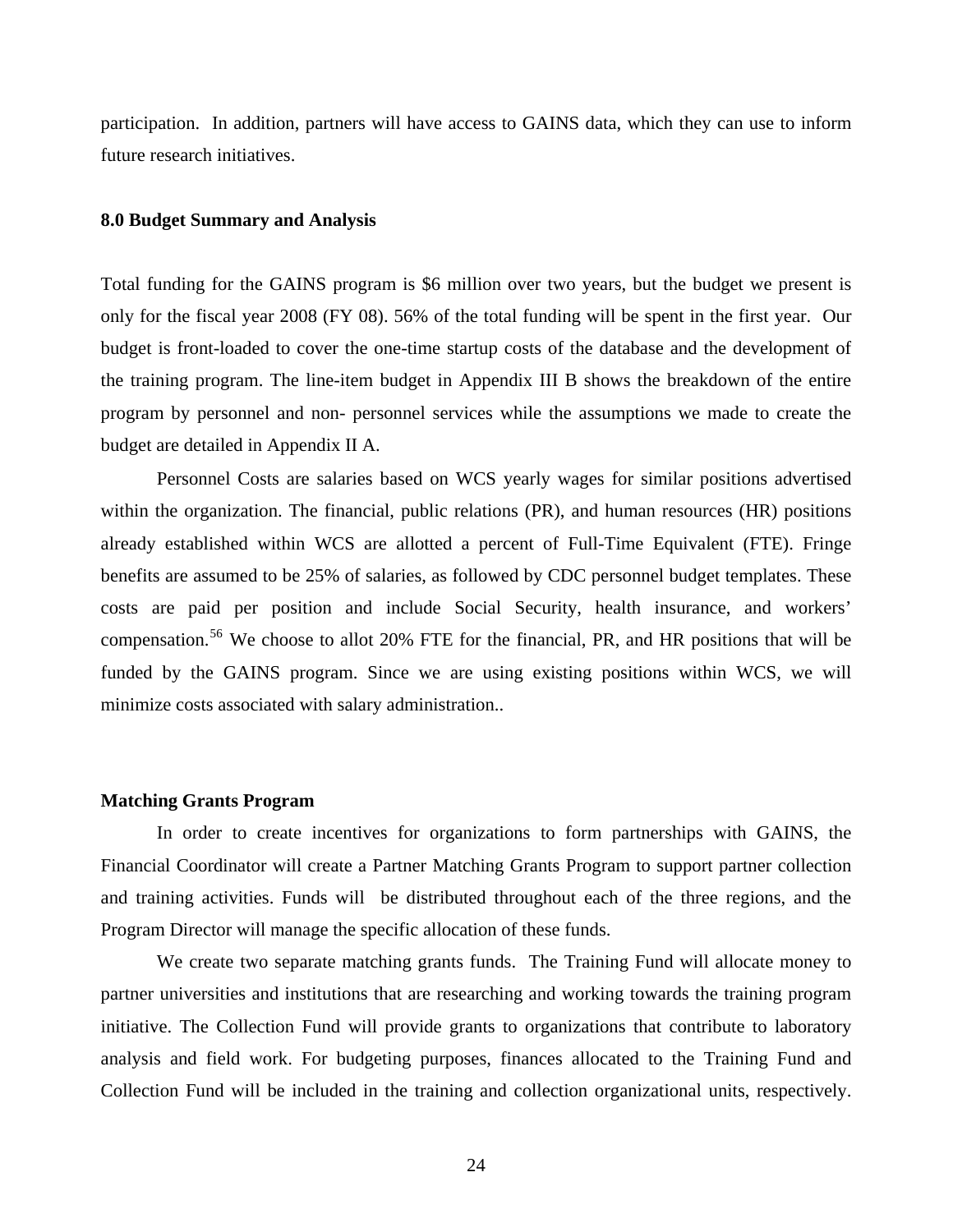The total amount distributed through this grant matching program is \$1,400,000.00: \$750,000.00 for collection; \$400,000.00 for Training, and \$250,000.00 for Laboratory Analysis (See Appendix III B). Partners will match this amount with their own resources, enabling us to leverage a total of \$4.7 million over the first year.

 Prerequisites for organizations or universities to receive grants through Training Fund include having the capacity to formulate training programs and provide personnel, research capacity, $\frac{1}{1}$  $\frac{1}{1}$  $\frac{1}{1}$  and cover the cost of materials and training supplies. They must have experience in avian research and infectious diseases, and must work with the Regional Training Coordinator to set up laboratory and field collection protocols.

 Prerequisites for laboratories to receive grants through Collection Fund include the ability to provide laboratory and diagnostic testing analysis and space for regional offices. The prerequisites for organizations conducting field collection efforts include the ability to provide equipment and supplies for expeditions. Both laboratory and collection partners must have certifications and permits for conducting avian influenza analysis,<sup>[2](#page-24-1)</sup> and bio-safety procedures for working with and disposing contaminated materials. They must also possess the capability to provide emergency testing and collection in case of major outbreaks. The flexibility of our matching grants program will give us the ability to prioritize sampling efforts and reallocate resources among the three regional offices in the case of unexpected outbreaks.

Our budget represents a balanced approach that emphasizes long-term sustainability of the GAINS database while incorporating the flexibility to respond to emergency situations such as major avian influenza outbreaks. Management has the discretion to revise the budget in the case of emergency situations in order to allocate more funds to training, collection, and lab analysis where and when necessary.

#### **Figure 4**: Funding allocation for GAINS by functional component

 $\overline{a}$ 

<span id="page-24-0"></span> $1$  Capacity may consist of student, faculty, and staff working towards the training program initiative.

<span id="page-24-1"></span> $^{2}$  Laboratory certification can be provided through partner organizations: the FAO, WHO, CDC, or OIE.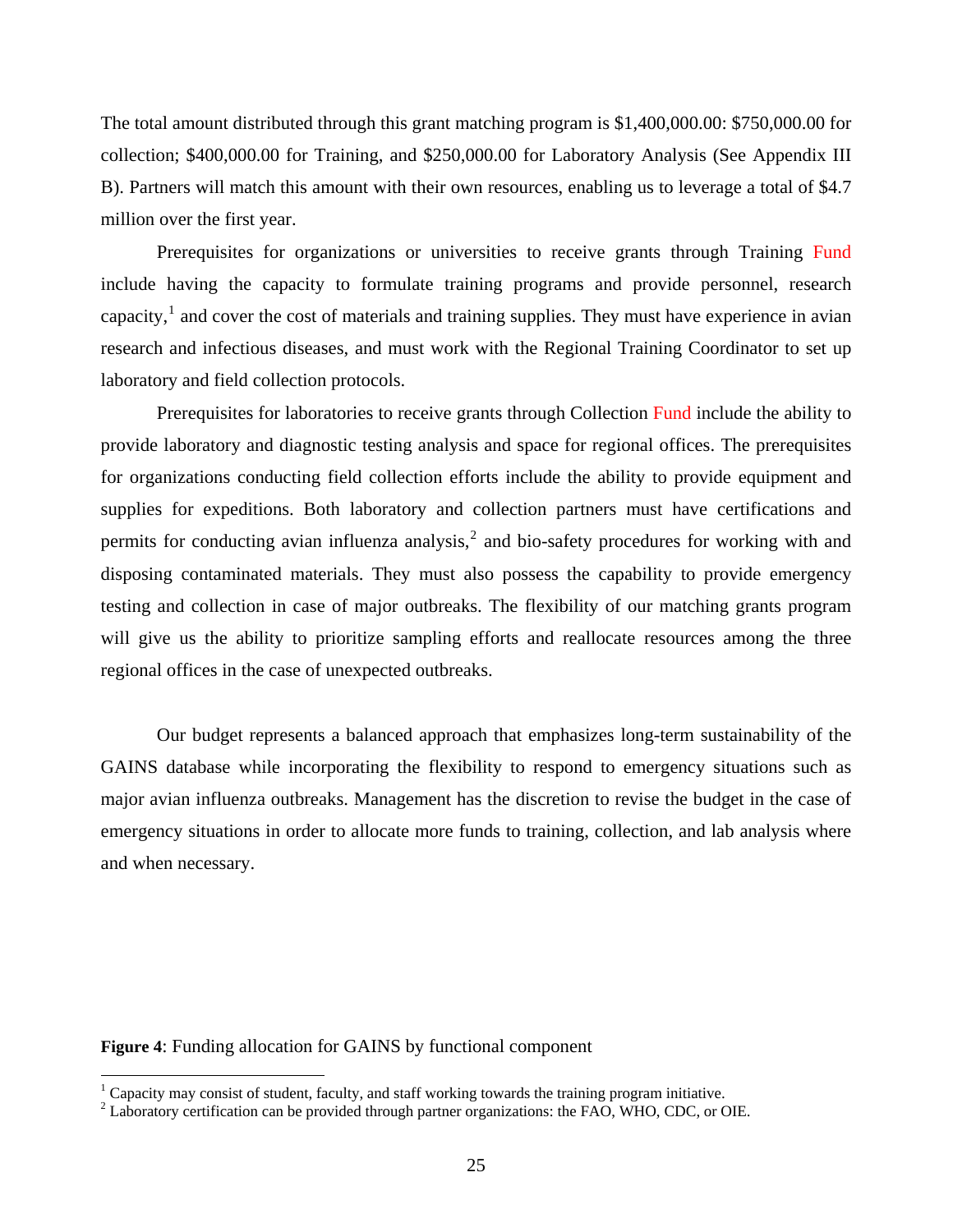

# **9.0 Performance Measurement**

In order to ensure that GAINS carries out the program design with in the confines of the budget and limited timeframe, it is essential to instill within our organization a system which monitors, manages and optimizes our internal performance. A system of this type serves as a guide to carry out GAINS' objectives in a timely and efficient manner. Given the major constraints of GAINS utilizing our resources to their fullest extent is crucial to the long-term success and perpetuation of the program. Performance measurement is important to monitor the achievement of both the shortterm and long-term visions of GAINS. Our system to effectively manage GAINS performance can be broken down into four major components: measurement, compilation, reporting and feedback.

#### **Measurement and Performance Indicators**

In order to properly assess the performance of GAINS, we must first define what it is we are measuring. The measurement component is comprised of a series of metrics, which can be further subdivided according to the specific divisions of GAINS to which they apply. Each subdivision of the GAINS program will contain a number of both quantitative and qualitative metrics. A detailed list of these metrics with specific descriptions can be found in Appendix IV.

# **Compilation**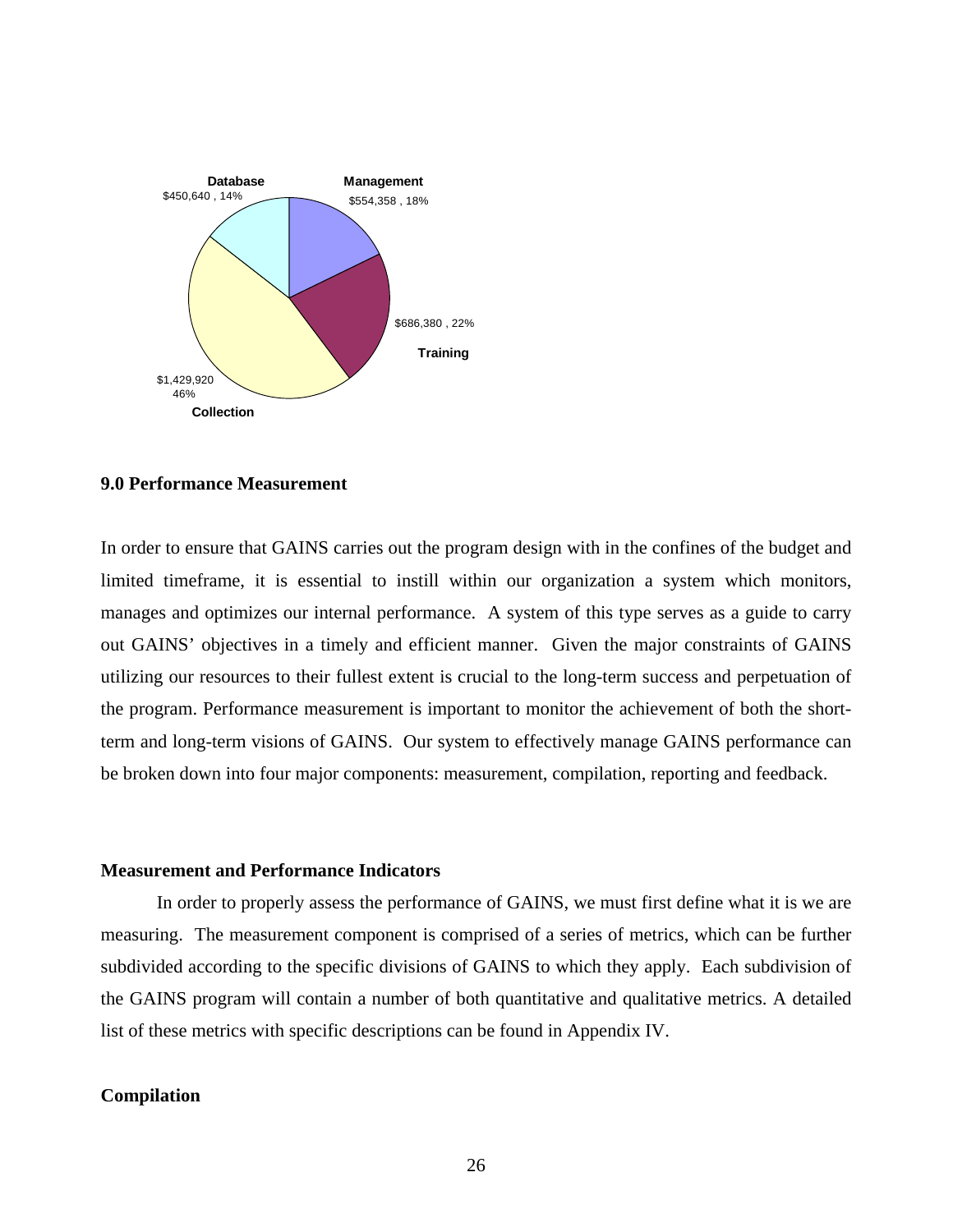The compilation component defines how performance measurement information is collected and centralized in one easily accessible location. Figure 2 in Appendix IV depicts the proposed flow for the centralization of GAINS performance indicators. Important aspects of the compilation component refer to who is collecting the information for each respective performance metric, how much information is collected at a time, and how often this process occurs.

The New York Regional Manager (NYRM) is responsible for centralizing and compiling all the information on GAINS performance metrics received from Paris and Bangkok Regional Managers, the Database Administrator, the Finance Coordinator, as well as from Partners. Because such information must be retrieved from various parts of the organization (see below Figure 6) it is important to have an organized and clearly defined information flow so that the NYRM can build performance metrics efficiently and conduct a comprehensive analysis of the performance metrics.

 Furthermore, it is important to highlight the fact that both training and collection metrics (regional information) will be integrated in one same report sent to the NYRM twice a month. However, database and finance information as well as partner information will only be sent on a monthly basis. This two-tiered compilation process ensures that monitoring the performance of regional units remains a priority.

# **Reporting**

 After compiling the information obtained from the performance measures, it is essential to implement an effective and efficient system to transfer performance information to the Program Director, the Executive Liaison and, ultimately, GAINS partners. Reporting on the measures of success up the chain of command will work to streamline communication throughout the organization and facilitate the program's adaptation (See Figure 3 in Appendix IV). The flow of information will be a bottom-up process beginning within our three regions, and will ultimately result in the upper management sending feedback from the top down on how best to reinforce success or implement changes. This reporting system will allow all levels involved in the organization to follow and document the program's progress while maintaining sufficient communication between the regions and the New York office.

 The Thailand and Paris Regional Managers will relay the accumulated information from their regions to the NYRM twice a month. The NYRM will analyze this information and compile a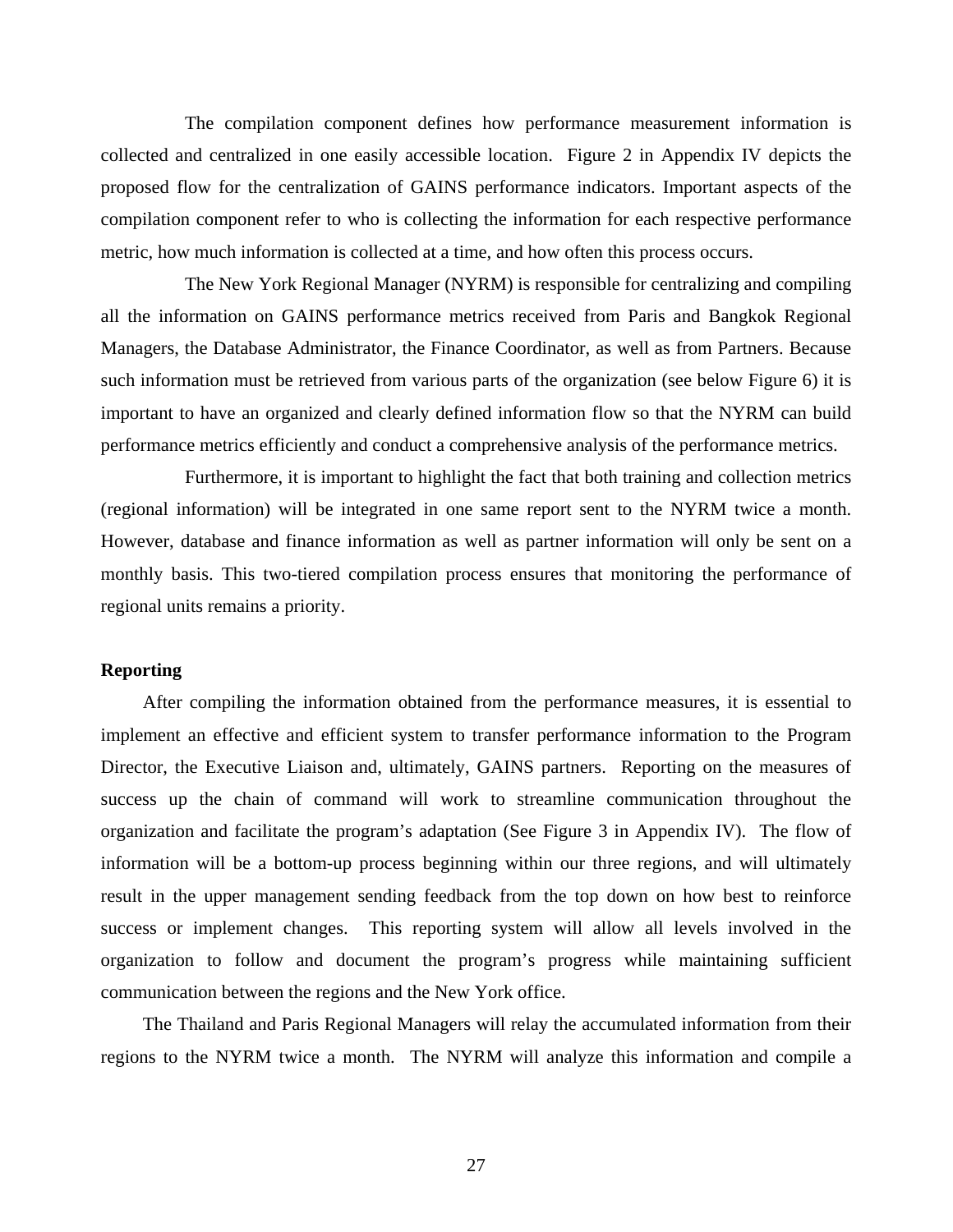report on the indicators of success from the different regions and prepare a comprehensive report for the Program Director and the Liaison on a monthly basis.



**Figure 6**: Flow of information for the compilation of performance measurement metrics

# **Feedback**

 The feedback component defines how performance measurement information will be used to modify the organizational structure and behavior of the program. Through the process of receiving both positive and negative feedback, we plan for GAINS to be able to incorporate mid-course corrections and optimize program performance. Once the Program Director receives the monthly performance management reports and has discussed any pertinent information with the Executive Liaison and partners, the downward transfer of feedback to the Regional Managers may commence. This information is essential for the Regional Managers to determine what is functioning well within their region and highlight the areas that need subsequent work. This information is then relayed to the training and collection coordinators as well as the managers in charge of protocols and permits. This will allow them to elaborate on and emphasize aspects within the program that seem effective and halt or mitigate practices that appear unsuccessful. Our team feels that paying close attention to the feedback regarding the organization's success and shortcomings will improve GAINS' flexibility and strategic direction.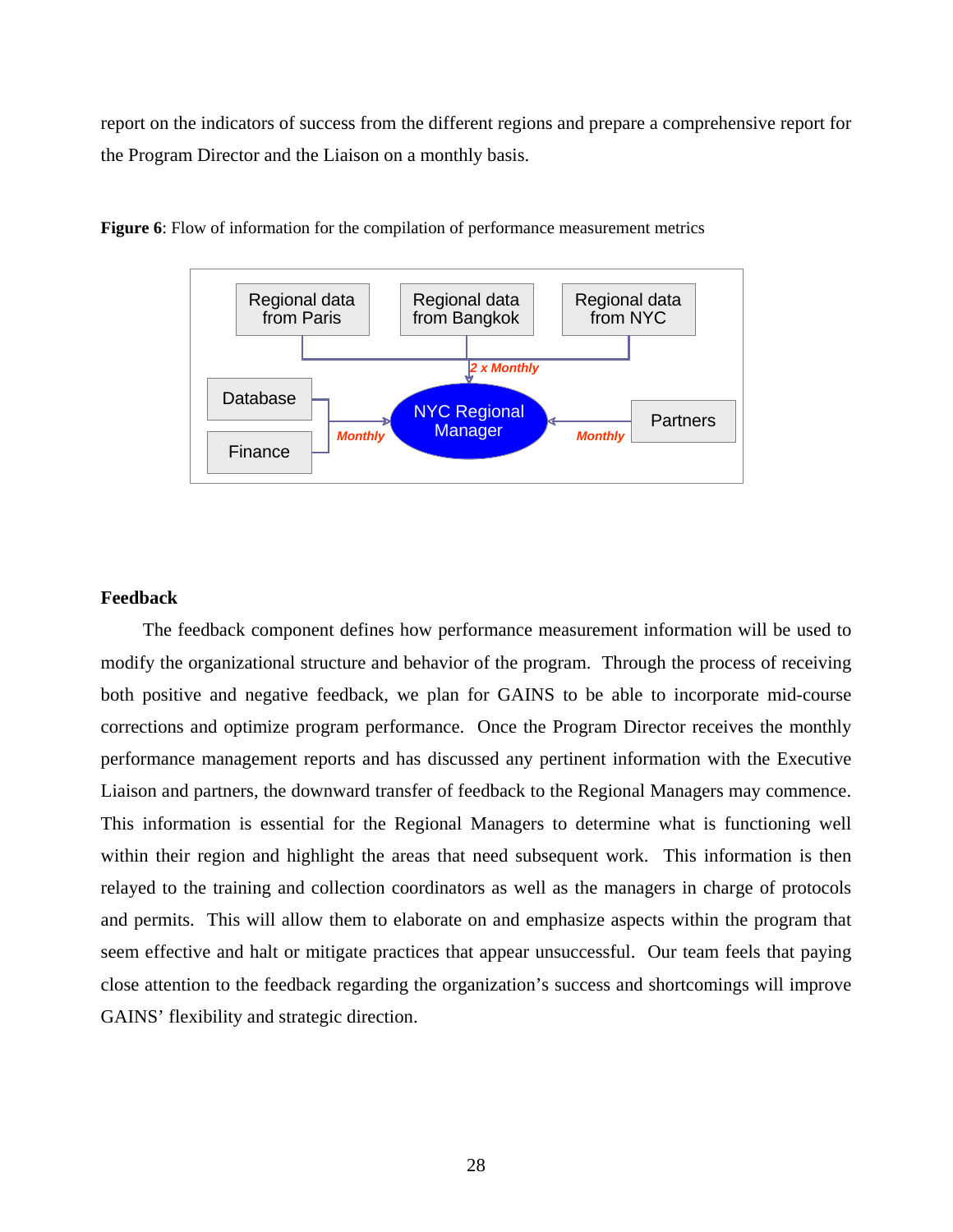

**Figure 7**. Map of Asia: Example of Performance Measurement Feedback System at Work. Resources originally directed along the China-Mongolia border may need to be shifted to northwestern Mongolia as new outbreak information emerges

Through the use of a feedback system, GAINS can examine data and measure performance information against target metrics; for instance, the number and location of samples collected in a particular region and the usable data derived from these samples. For example, a GAINS team in northeast China may choose to sample intensively in a particular area, where avian influenza outbreaks are frequent. However, if high bird morbidity is reported in another area (see Figure 7), GAINS must adjust its priorities and re-focus collection efforts as quickly and efficiently as possible. This specific example of re-focusing priorities highlights our program's flexibility, and its ability to shift focus and resources among collection areas, an essential component of GAINS' longterm success.

#### **10.0 Contingency Plan**

Avian influenza is a disease that is as dynamic as it is threatening. Its dynamic nature is exacerbated by its ability to mutate rapidly, and its potential pandemic capability. Therefore it is imperative to incorporate a contingency plan based on possible unforeseen emergency circumstances. We have built flexibility into all aspects of our program design in order for GAINS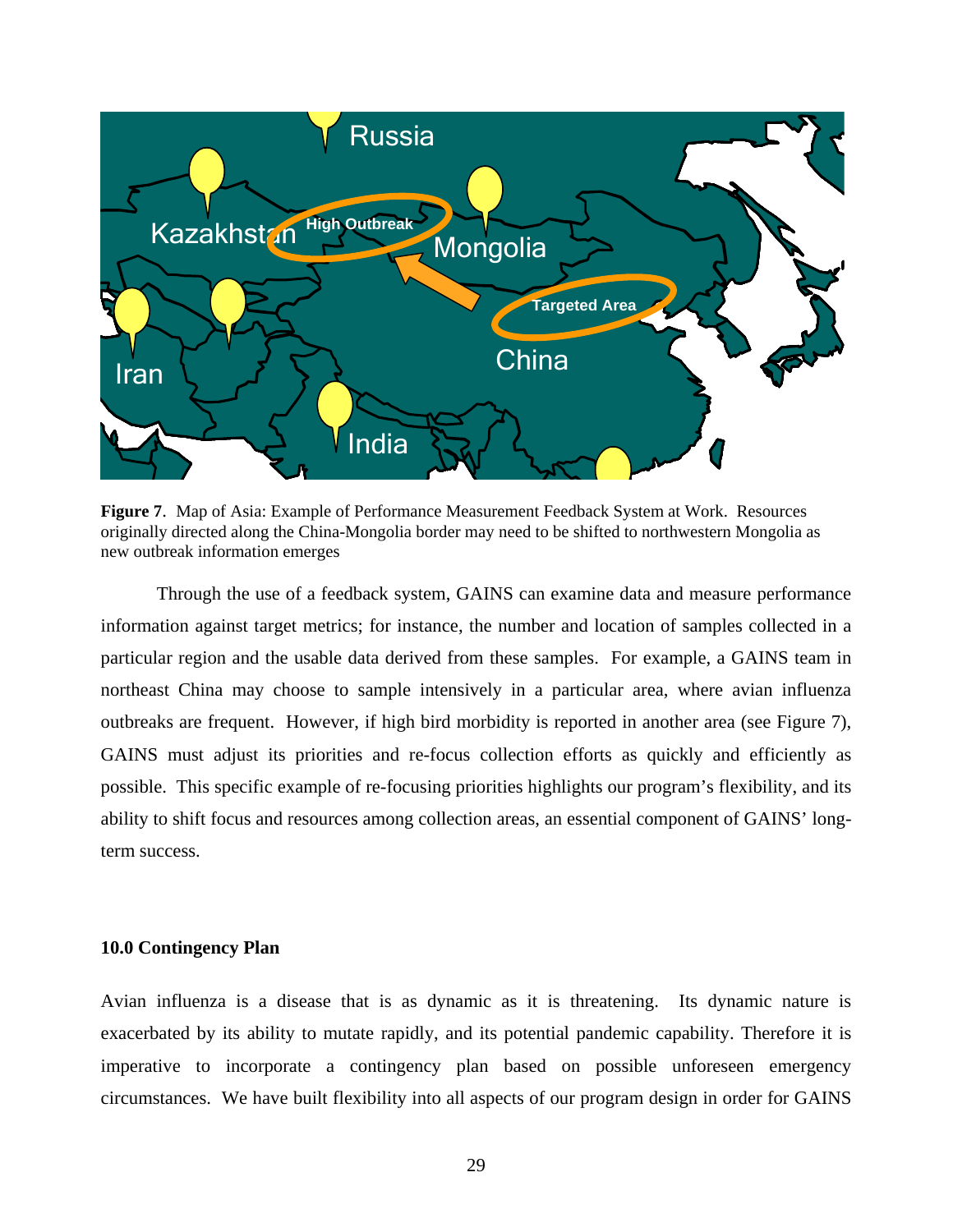to continue critical operations and assist the global wildlife and human health community. The definition of what an "emergency" is will change depending on local, global, and temporal circumstances. Examples of emergencies could include any change in avian viral strains that result in more effective human-to-human transmission, or any observed outbreaks of significantly higher case fatality rates in bird populations.

**Program Budget Flexibility.** Funding will be reallocated if there is a need for increased capacity in training and collection if an emergency situation were to arise. We will have the Network increase the number of partnerships by relaxing some of the partner selection criteria. In addition, collection initiatives will be amplified in areas of major outbreaks. This may require tapping into both the matching funds for partners, next year's budget, or requesting emergency allocations from the U.S. government. Partner matching funds will be accessible for this purpose because our matching-grant award cycle will be semi-annual. Therefore, WCS will not have to commit funds for the full fiscal year, but will be able to reallocate money if necessary.

 **Performance Measurement Flexibility.** Availability and access to data in the case of an outbreak is a large indicator of program success for GAINS because it emphasizes the ability of the program to work and function in a variety of different scenarios. Maintaining a flexible program reporting design – helpful for tracking the changes in the virus and maintaining a high level of preparedness in the case of an outbreak – is imperative. In an emergency situation, data reports will go directly to the Program Director from the region on a daily basis, or as the Program Director sees fit.

 **Master Calendar.** For information regarding scheduling and reporting changes resulting from an emergency situation, please see the Master Calendar in Appendix III.

#### **11.0 Closing**

The process of devising a hypothetical GAINS program provides our group with much insight into the design, structure and planning involved in a real life organization. Many assumptions have been made throughout the planning of our program development. Our priorities were established based on facts, as well as assumptions, about possible program designs while integrating the varying and uncertain science about the virus. Tracking breaking news and media coverage as well as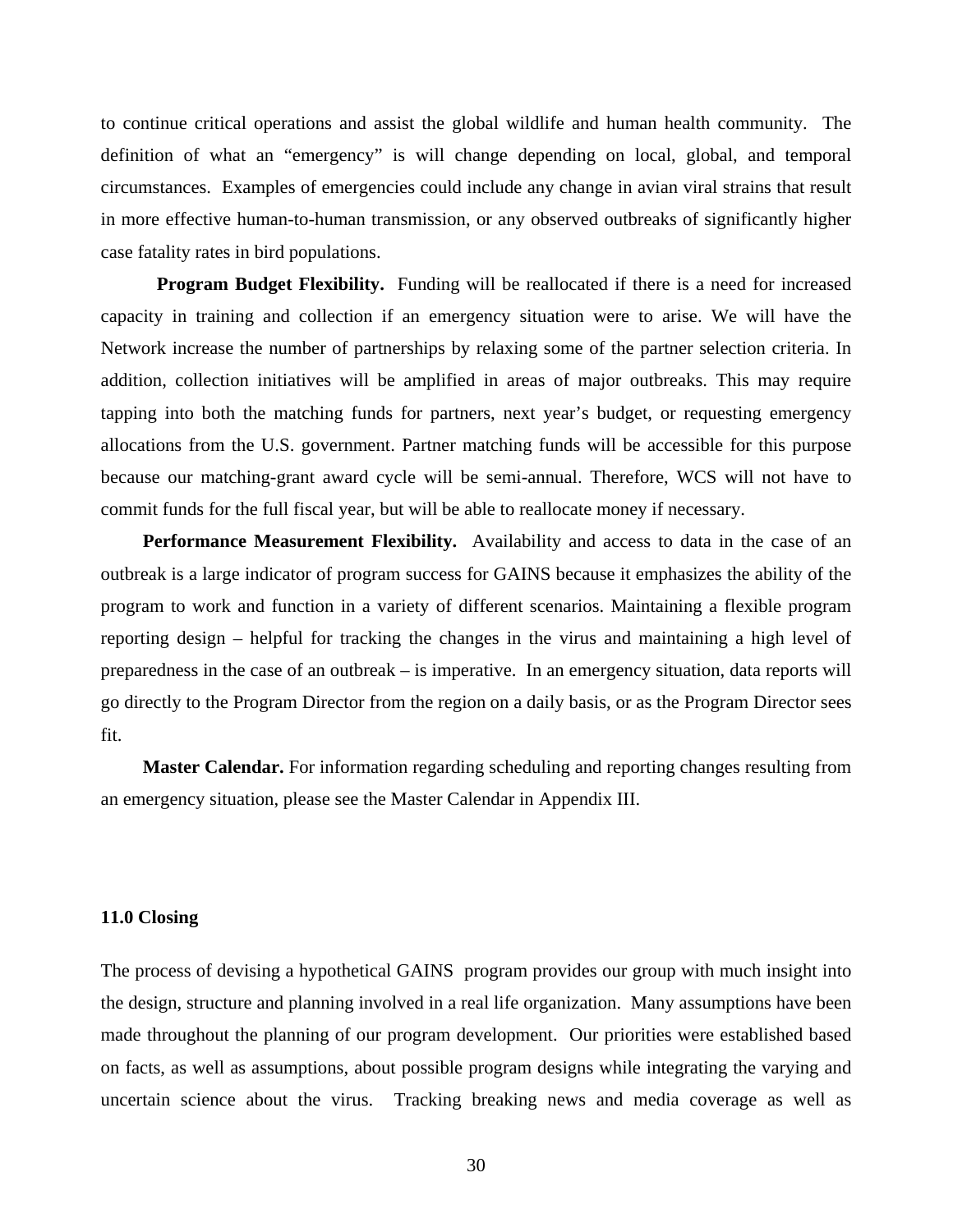monitoring real-life GAINS implementation has been challenging and rewarding. Because new information is constantly accumulating on avian influenza it is impossible to predict the future of this disease. Having said this, we would like to offer our suggestions for a continued effort by the GAINS program for its innovative and proactive approach to the avian influenza problem.

At the end of the first year, the actual GAINS program should be effectively collecting and sharing information on wild bird movements, avian diseases, and how the two relate to each other. We believe that a continual re-evaluation of program organization, budget, and performance measurements will ensure that GAINS can effectively adapt to future challenges. By meeting our legislative mandate to construct a global network for avian influenza surveillance, we hope our structure could, if implemented, provide helpful predictive information to policymakers and the global community.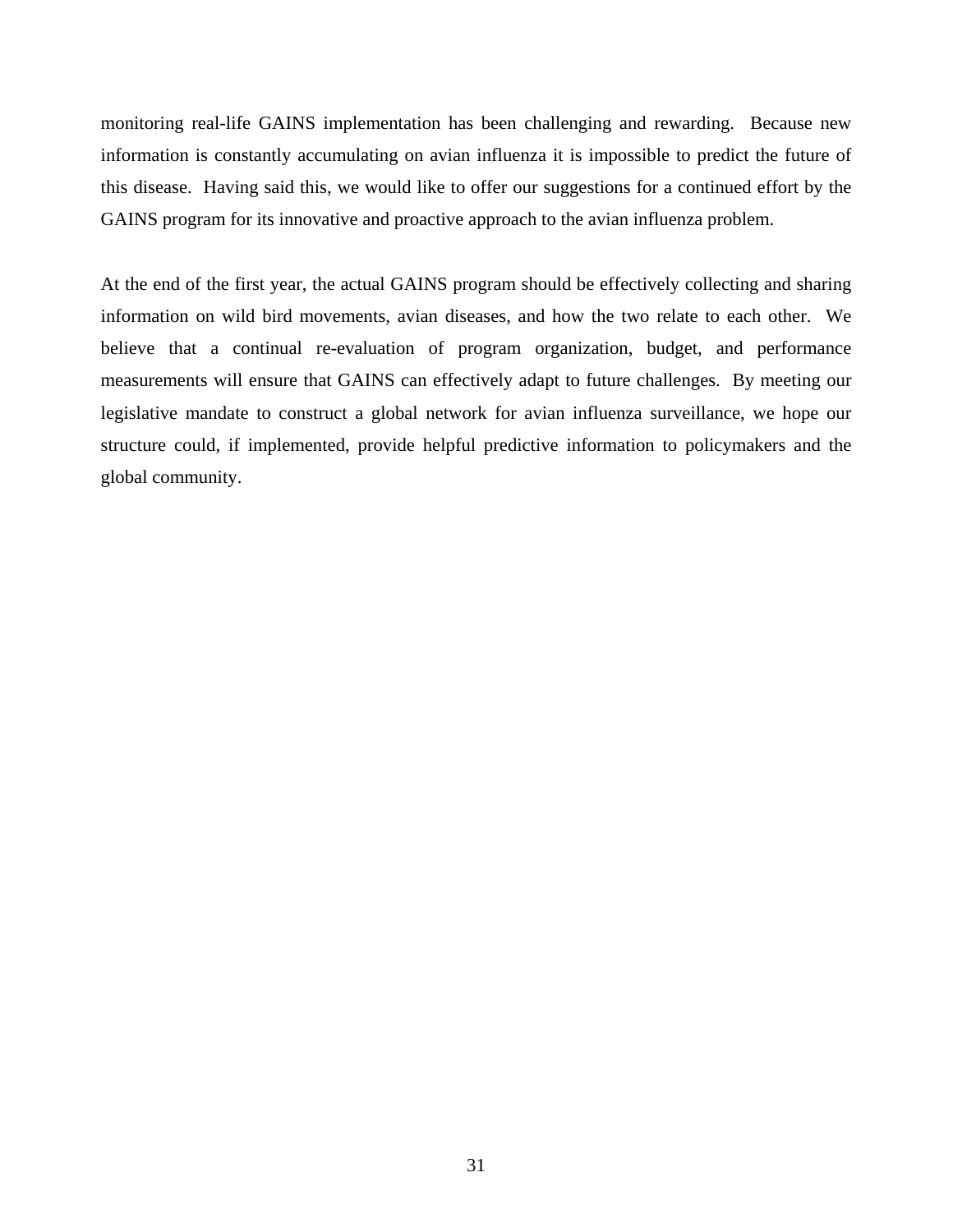# **Bibliography**

# **Policy Actions or Proposals**

- A Bill to Establish a Global Network for Avian Influenza Surveillance among Wild Birds Nationally and Internationally to Combat the Growing Threat of Bird Flu, and for Other Purposes. United States Senate. 109th Congress, 1st Session. S. 1912. 24 Oct. 2005.
- A Bill to Establish a Global Network for Avian Influenza Surveillance among Wild Birds Nationally and Internationally to Combat the Growing Threat of Bird Flu, and for Other Purposes. U.S. House of Representatives. 109th Congress, 1st Session. H.R. 4476. 8 Dec. 2005.
- Department of Defense Emergency Supplemental Appropriations to Address Hurricanes in the Gulf of Mexico, and Pandemic Influenza Act, 2006. U.S. House of Representatives. 109th Congress, 1st Session. H.R. 2863. 21 Dec. 2005.
- Food and Agricultural Organization. "Guiding Principles for Highly Pathogenic Avian Influenza Surveillance and Diagnostic Networks in Asia." FAO Expert Meeting on Surveillance and Diagnosis of Avian Influenza in Asia, Bangkok, 21-23 July 2004.
- Salaam-Blyther, Tiaji. "U.S. And International Responses to the Global Spread of Avian Flu: Issues for Congress." Congressional Research Service, 2006.
- U.S. Department of Agriculture. "Pandemic Planning Report." USDA Office of the Secretary, 29 June 2006. 13 Aug. 2006. <http://www.usda.gov/documents/ PandemicPlanningReport180.pdf >.
- U.S. Geological Survey. "National HPAI Early Detection Data System (HEDDS)." 5 Aug. 2006. <http://wildlifedisease.nbii.gov/aidemo/>.
- U.S. Geological Survey. National Wildlife Health Center. "Field Manual: Avian Influenza." 2 Feb. 2006. 13 Aug. 2006. <http://www.nwhc.usgs.gov/publications/field\_manual/ chapter 22.pdf>.
- U.S. Geological Survey. National Wildlife Health Center. "USDA, DOI, and HHS Expand Screening for Highly Pathogenic H5N1 Avian Influenza in Migratory Birds." Press Release. 20 March 2006. 13 Aug. 2006. <http://www.nwhc.usgs.gov/disease\_information/avian\_influenza/department\_of\_the\_interi or\_-\_H5N1\_brief.jsp>.
- World Health Organization. "Epidemic and Pandemic Alert Response." 9 Aug. 2006. <http://www.who.int/csr/disease/avian\_influenza/country/cases\_table\_2006\_08\_09/en/index .html>.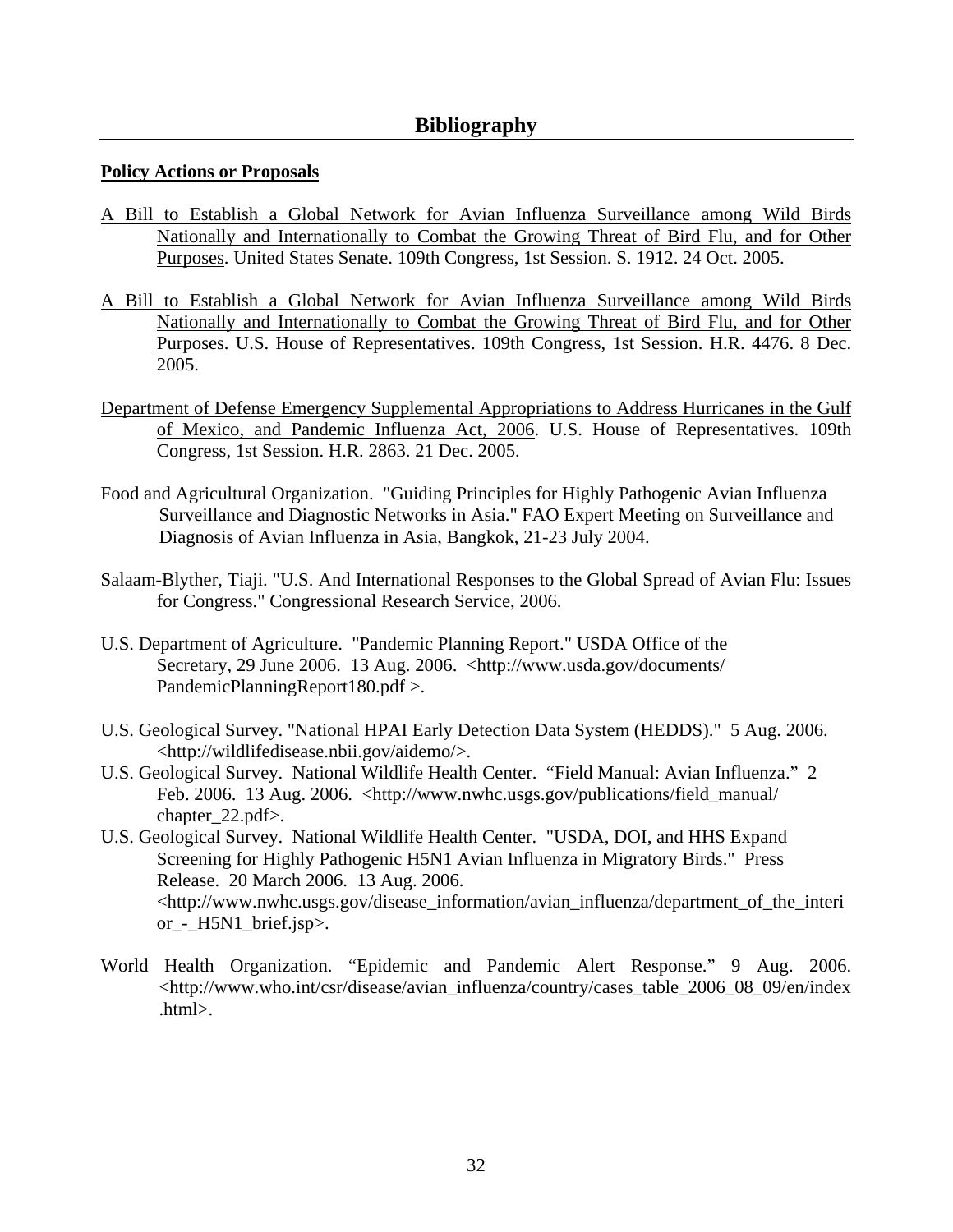#### **Social and Economic Dimensions**

- Hall, Cheryl. "Impact of Avian Influenza on U.S. Poultry Trade Relations-2002: H5 or H7 Low Pathogenic Avian Influenza." Annual Rev. New York Academy of Sciences 1026 (2004): 47-53.
- Uyeki, T. "Public Health Impact of Avian Influenza." Centers for Disease Control and Prevention. 3 Nov. 2004. 16 Aug. 2006. <http://www.cdc.gov/flu/pp/ ph\_impact\_avian\_fl\_11\_2004.pdf>.
- Convention on the Conservation of Migratory Species of Wild Animals. "Stop Ducking Hard Facts and Tough Policy Options on Bird Flu, Says New Scientific Task Force." Press Release. 24 Oct. 2005. 15 Aug. 2006. <http://www.cms.int/news/PRESS/nwPR2005/pressrelease\_AvianFlu\_final\_24\_10\_05.pdf>.
- Crosson, David. "Bird Ecologists Seek Global H5N1 Surveillance." Frontiers in Ecology and the Environment 3.10 (2005): 528
- Doran, Peter, ed. "Early Warning Systems and Development of Risk Assessment Models." Avian Influenza and Wild Birds Bulletin 123.1 (2006): 1-8.
- Fields, Bernard, et al., eds. *Field Virology*, 4<sup>th</sup> Ed. Boston: Harvard University Press, 2001.
- Food and Agricultural Organization. "Wild Birds and Avian Influenza." 13 Aug. 2006. <http://www.fao.org/ag/againfo/ subjects/en/health/diseases-cards/ avian\_HPAIrisk.html>.
- "Hot Spots for Birders." 13 Aug. 2006. <http://www.birder.com/birding/hotspots/index.html>.
- Karesh, William B., et al. "The Human-Animal Link." Foreign Affairs 84-4 (2005): 38.
- Karesh, William B., et al. "Wildlife Trade and Global Disease Emergence." Emerging Infectious Diseases 11.7 (2005): 1000-1002.
- Kuehn, Bridget M. "Animal-Human Diseases Targeted to Stop Pandemics Before They Start." Journal of the American Medical Association 295.17 (2006): 1987-1989.
- Kuiken, T., et al. "Public Health: Pathogen Surveillance in Animals." Science 309.5741 (2005): 1680-81.
- Mörner, T., et al. "Surveillance and Monitoring of Wildlife Diseases." OIE Review of Science and Technology 21.1 (2002): 67-76.
- Normille, Dennis. "Are Wild Birds to Blame?" Science 310.5747 (2005): 426-428.
- Normille, Dennis. "Evidence Points to Migratory Birds in H5N1 Spread." Science 311.5765 (2006): 1255.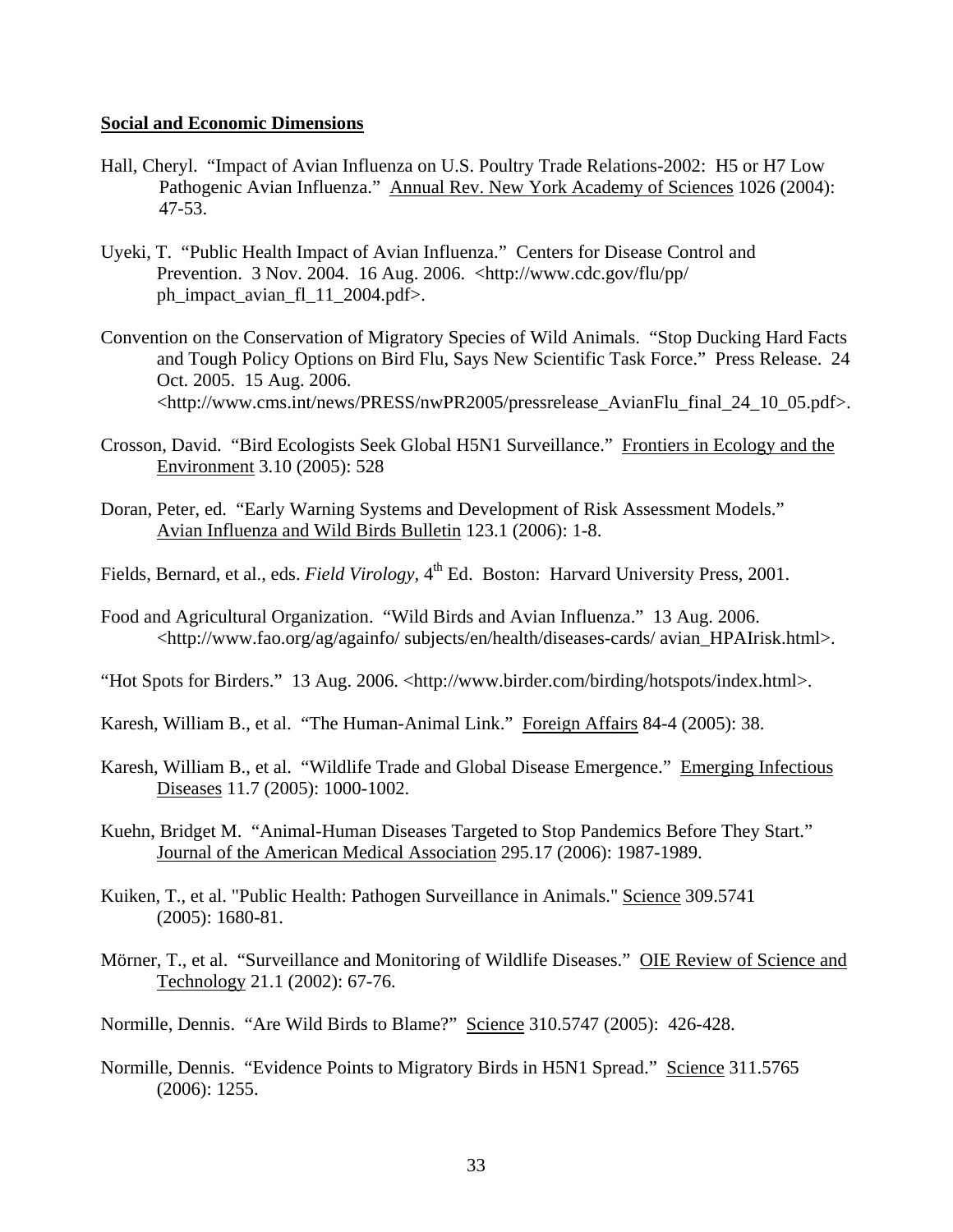- Sims, L.D., et al. "Origin and Evolution of Highly Pathogenic H5N1 Avian Influenza in Asia." Veterinary Record 157.6 (2005): 159-164.
- U.S. Centers for Disease Control and Prevention. http://www.pandemicflu.gov/
- Van Borm, Steven., et al. "Highly Pathogenic H5N1 Influenza Virus in Smuggled Thai Eagles, Belgium." Emerging Infectious Diseases 11.5 (2005): 702-705.

World Health Organization. <http://www.who.int/csr/disease/avian\_influenza/en/>

# **GAINS Sources**

- Karesh, Bill. Wildlife Conservation Society, Harvard Medical School. Powerpoint Presentation,  $(53-64)$ . [http://chge.med.harvard.edu/education/policy/domestic/course/concourse2006/documents/ka](http://chge.med.harvard.edu/education/policy/domestic/course/concourse2006/documents/karesh_ppt.pdf) [resh\\_ppt.pdf](http://chge.med.harvard.edu/education/policy/domestic/course/concourse2006/documents/karesh_ppt.pdf)
- Porter, Charlene. "Asian Wild Bird Study To Provide Data on H5N1 Transmission." U.S. Department of State. 07 Sep 2006. <http://usinfo.state.gov/xarchives/display.html?p=washfileenglish&y=2006&m=September &x=20060907122117cmretrop0.4086878>
- "Avian Influenza Response." USAID. Washington, D.C. 01 Sep 2006. http://www.usaid.gov/our\_work/global\_health/home/News/news\_items/avian\_influenza.htm l
- "U.S. Launches International Partnership on Avian and Pandemic Influenza." State Department. Washington, D.C. 22 Sep 2005.
- Delaney, John. "US Approves Global Avian Flu Surveillance Network." Wildlife Conservation Society. 9 June 2006.
- "Updated situation of Highly Pathogenic Avian Influenza (H5N1) in Asia." Empres Watch. Aug 2006.
- "An Early Detection System for Highly Pathogenic H5N1 Avian Influenza in Wild Migratory Birds: U.S. Interagency Strategic Plan." USDA. 14 March 2006.

Bunn, David. Phone interview. 2 November 2006.

Sandrock, Christian. Phone interview. 19 October 2006.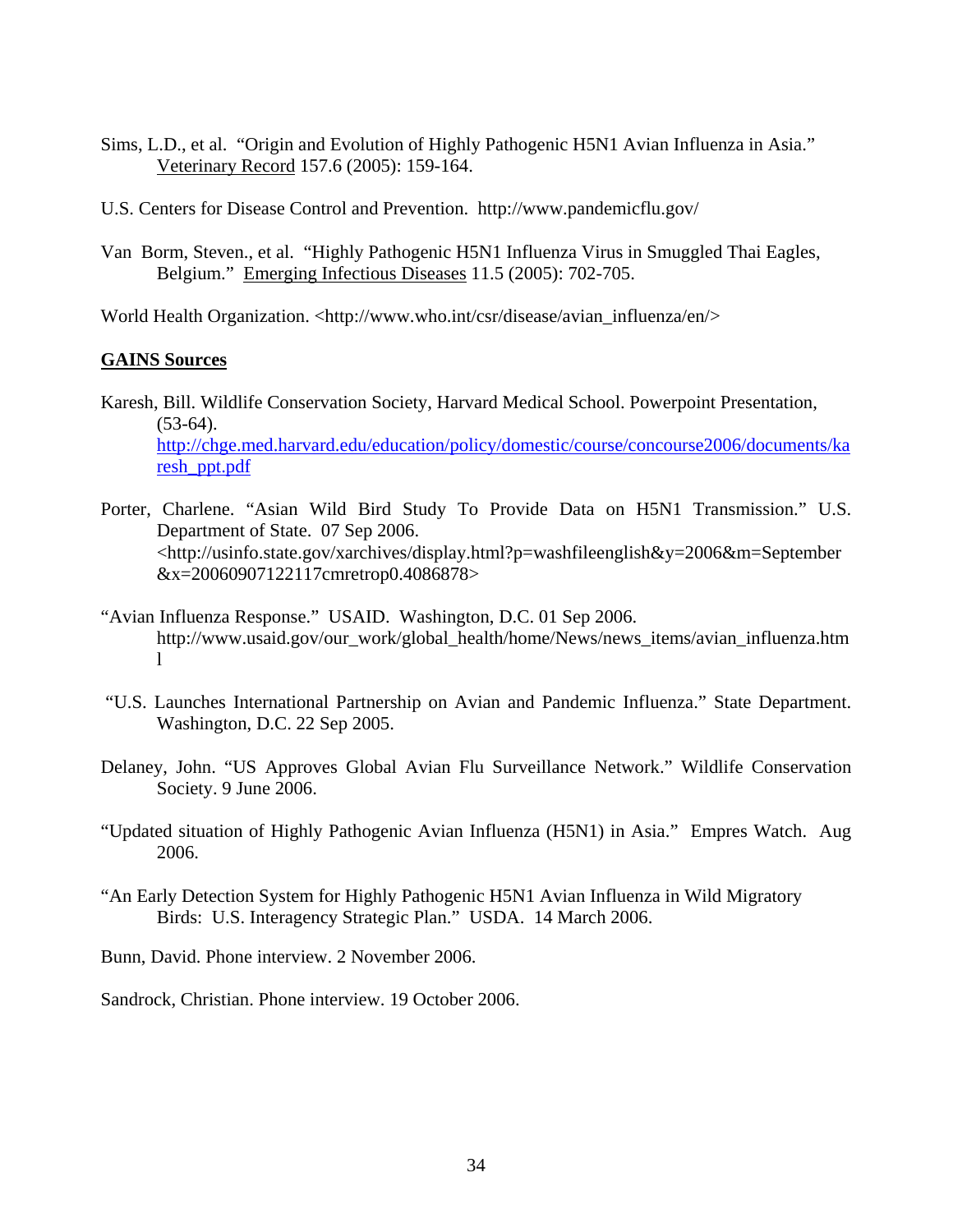#### **Notes**

 $\overline{a}$ 

<sup>1</sup> U.S. Centers for Disease Control and Prevention. "Questions and Answers About Avian Influenza (Bird Flu) and Avian Influenza A (H5N1) Virus", 19 May 2006. 7 September 2006. <http://www.bt.cdc.gov/scripts/emailprint/ print.asp>.

 $^2$  Unites States Census Bureau. "Historical Estimates of World Population", 24 August 2006. 1 December 206. <http://www.census.gov/ipc/www/worldhis.html>.

<sup>3</sup> World Health Organization. "Ten Things You Need to Know About Pandemic Influenza, 14 October 2005." 14 Oct. 2005. 9 September 2006. <http://www/who.int/crs/disease/influenza/pandemica10things/en/print.htm>.

 $4 \text{ U.S. Centers for Disease Control and Prevention. "Questions and Answers about Avian Influence (Bird Flu) and$ Avian Influenza A (H5N1) Virus. 19 May 2006. 9 September 2006. <http://www.bt.cdc.gov/scripts/emailprint/ print.asp>.

<sup>5</sup> World Health Organization. "Ten Things You Need to Know About Pandemic Influenza, 14 October 2005." 14 Oct. 2005. 6 June 2006. <http://www/who.int/crs/disease/influenza/pandemica10things/en/print.htm>.

 $<sup>6</sup>$  Salaam-Blyther, Tiaji. "U.S. And International Responses to the Global Spread of Avian Flu: Issues for Congress."</sup> Congressional Research Service, 2006.<br><sup>7</sup> A Bill to Establish a Global Network for Avian Influenza Surveillance among Wild Birds Nationally and

Internationally to Combat the Growing Threat of Bird Flu, and for Other Purposes. United States Senate. 109th Congress, 1st Session. S. 1912. 24 Oct. 2005

<sup>8</sup> William B., et al. "Wildlife Trade and Global Disease Emergence." Emerging Infectious Diseases 11.7 (2005): 1000-1002.

<sup>9</sup> U.S. Agency for International Development. "USAID Announces \$5 Million Award to Enhance International Efforts to Track Avian Influenza." Press Release, 9 June 2006. 2 Oct. 2006. <http://www.usaid.gov/press/releases/2006/ pr060609\_1.html>.

<sup>10</sup> U.S. Centers for Disease Control and Prevention. "Spread of Avian Influenza Viruses among Birds." 14 Oct. 2005. 6 June 2006. <http://www.bt.cdc.gov/scripts/emailprint/print.asp>.

<sup>11</sup> Karesh, William B., et al. "Wildlife Trade and Global Disease Emergence." Emerging Infectious Diseases 11.7 (2005): 1000-1002.

12 World Health Organization. "Ten Things You Need to Know About Pandemic Influenza, 14 October 2005." 14 Oct. 2005. 9 September 2006. <http://www/who.int/crs/disease/influenza/pandemica10things/en/print.htm>. 13 World Health Organization. "H5N1 Avian Influenza: Timeline." 28 Oct. 2005. 8 May 2006.

<http://www.who.int/csr/disease/avian\_influenza/Timeline\_28\_10a.pdf>. 14 Ibid.

<sup>15</sup> U.S. Centers for Disease Control and Prevention. "Questions and Answers about Avian Influenza (Bird Flu) and Avian Influenza A (H5N1) Virus. 19 May 2006. 6 June 2006. <http://www.bt.cdc.gov/scripts/emailprint/ print.asp>.

16 World Health Organization. "Ten Things You Need to Know About Pandemic Influenza, 14 October 2005." 14 Oct. 2005. 6 June 2006. <http://www/who.int/crs/disease/influenza/pandemica10things/en/print.htm>.

 $17$  xii Fields, Bernard, et al., eds. Field Virology, 4th Ed. Boston: Harvard University Press, 2001.

<sup>18</sup> xiiiU.S. Geological Survey. National Wildlife Health Center. "Field Manual: Avian Influenza." 2 Feb. 2006. 13 Aug. 2006. <http://www.nwhc.usgs.gov/publications/field\_manual/chapter\_22.pdf>.

<sup>19</sup> xiiiU.S. Geological Survey. National Wildlife Health Center. "Field Manual: Avian Influenza." 2 Feb. 2006. 13 Aug. 2006. <http://www.nwhc.usgs.gov/publications/field\_manual/chapter\_22.pdf>.

<sup>20</sup> xv Uyeki, T. "Public Health Impact of Avian Influenza." Centers for Disease Control and Prevention. 3 Nov. 2004.<br>16 Aug. 2006. <http://www.cdc.gov/flu/pp/ph impact avian fl 11 2004.pdf>.

<sup>21</sup> Li, W. D., et al. "Bats Are Natural Reservoirs of SARS-Like Coronaviruses." Science 310.5748 (2005): 676-79.

22 xxi Food and Agricultural Organization. "Wild Birds and Avian Influenza." 13 Aug. 2006. <http://www.fao.org/ ag/againfo/subjects/en/health/diseases-cards/avian\_HPAIrisk.html>.

A Bill to Establish a Global Network for Avian Influenza Surveillance among Wild Birds Nationally and Internationally to Combat the Growing Threat of Bird Flu, and for Other Purposes. United States Senate. 109th Congress, 1st Session. S. 1912. 24 Oct. 2005.

 $^{24}$  Ibid.

<sup>25</sup> World Health Organization. "Avian Influenza ("bird flu") – Fact Sheet." 2006. 16 Aug. 2006. <www.who.int/mediacentre/factsheets/avian\_influenza/en/index.html>.